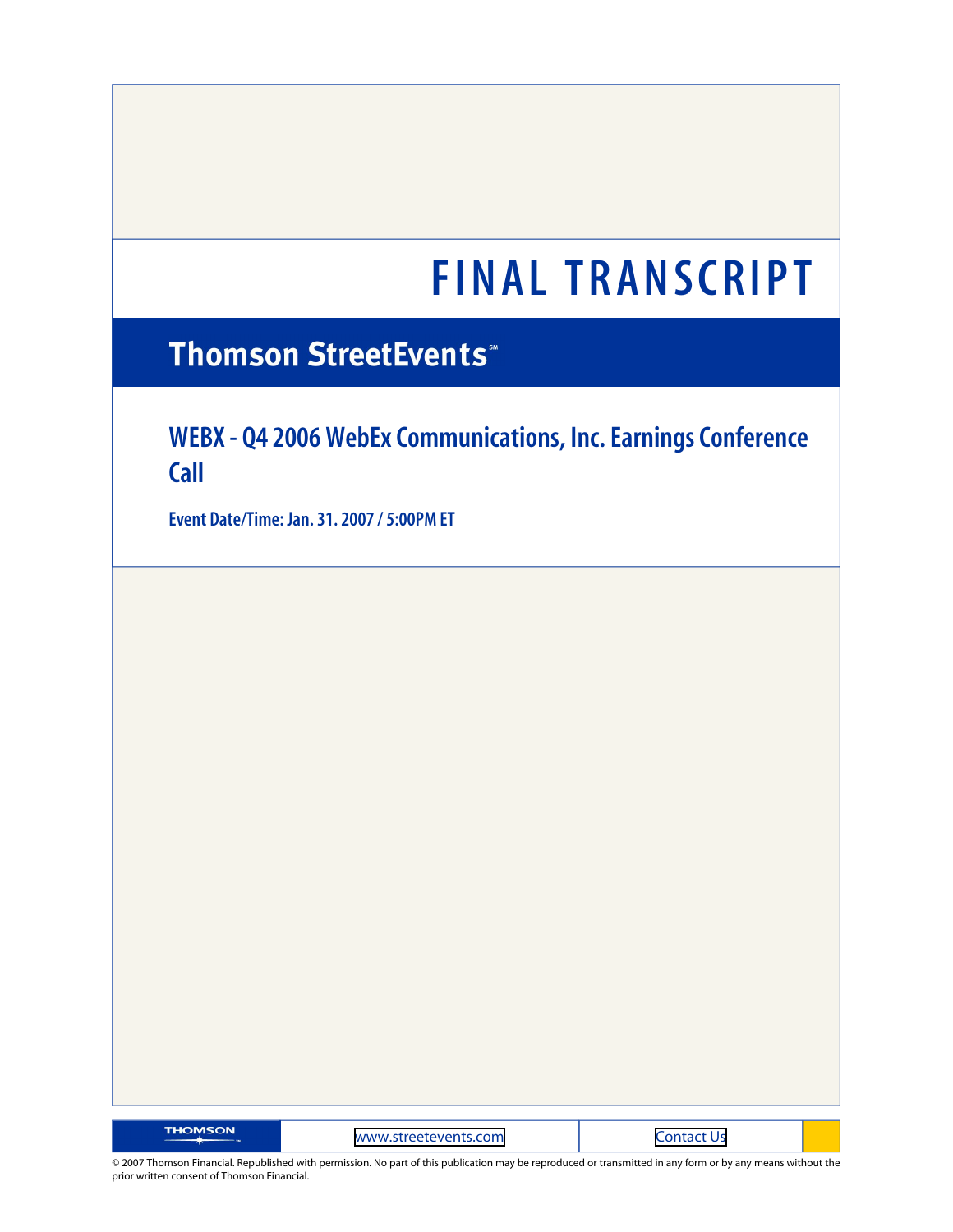# **CORPORATE PARTICIPANTS**

# **[David Farrington](#page-2-0)**

*WebEx Communications, Inc. - VP, Corp. Devel., General Counsel*

**[Subrah Iyar](#page-2-1)** *WebEx Communications, Inc. - Co-Founder, Chairman, CEO*

**[Mike Everett](#page-3-0)** *WebEx Communications, Inc. - CFO*

**[Gary Griffiths](#page-5-0)** *WebEx Communications, Inc. - VP, Products*

# **CONFERENCE CALL PARTICIPANTS**

**[Juven Matte](#page-7-0)** *Deutsche Bank - Analyst*

**[Kash Rangan](#page-8-0)** *Merrill Lynch - Analyst*

**[George Sutton](#page-10-0)** *Craig-Hallum Capital - Analyst*

**[Sarah Friar](#page-11-0)** *Goldman Sachs - Analyst*

**[Peter Goldmacher](#page-13-0)** *Cowen and Company - Analyst*

**[Tavis McCourt](#page-14-0)** *Morgan Keegan - Analyst*

**[Nate Swanson](#page-15-0)** *ThinkEquity - Analyst*

**[Brent Thill](#page-15-1)** *Citigroup - Analyst*

**[Bill Benton](#page-16-0)** *William Blair - Analyst*

**[Ari Moses](#page-16-1)** *Kaufman Brothers - Analyst*

**[Brad Whitt](#page-17-0)** *RBC Capital Markets - Analyst*

**[Steve Koenig](#page-18-0)** *Jefferies - Analyst*

**[Sri Anantha](#page-18-1)** *CIBC World Markets - Analyst*

**[Philip Rueppel](#page-19-0)** *Wachovia Securities - Analyst*

**[Rod Ratliff](#page-19-1)** *Stanford Group - Analyst*

**[Scott McCabe](#page-19-2)** *Lehman Brothers - Analyst*

| <b>THOMSON</b><br>www.streetevents.com | Lontact Us |  |
|----------------------------------------|------------|--|
|----------------------------------------|------------|--|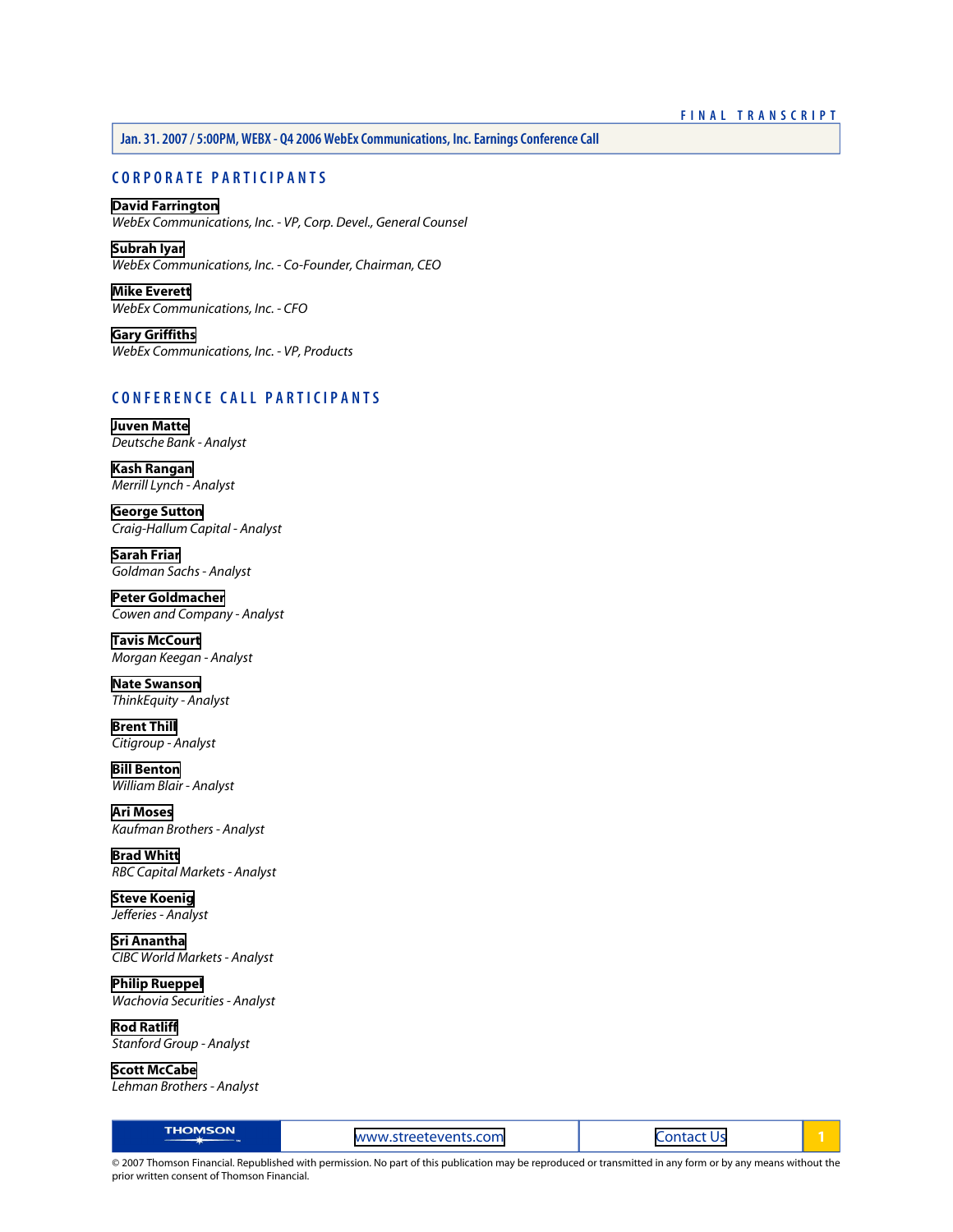# **PRESENTATION**

# **Operator**

Good day, ladies and gentlemen, and welcome to the fourth quarter 2006 WebEx earnings conference call. [OPERATOR INSTRUCTIONS] As a reminder this conference is being recorded for replay purposes. I would now like to turn the call over to Mr. David Farrington, Vice President and General Counsel. Please proceed, sir.

#### <span id="page-2-0"></span>**David Farrington** *- WebEx Communications, Inc. - VP, Corp. Devel., General Counsel*

Thank you. Welcome to WebEx Communications Inc. Q4 and year end 2006 earnings call. This presentation contains forward-looking statements based on WebEx's current expectations, assumptions estimates and projections about WebEx including statements regarding our future plans, strategies, business and financial results, and other metrics relating to our business. These statements may be identified by the use of words such as expect, anticipate, intend, believe, and plan.

WebEx's actual results could differ materially from those projected in such forward-looking statements. Additional information concerning factors that could cause our actual results to differ materially from those contained in the forward-looking statements can be found in WebEx's filings with the Securities and Exchange Commission. References to projections or estimates from third-party analysts do not constitute or imply any endorsement or adoption of such projections or estimates.

The presentation today and our earnings release provide financial measures for net income and earnings per share both in accordance with generally accepted accounting principles, or GAAP, and in accordance with measurements which are different than GAAP. These differ from GAAP in that they exclude expenses and the impact on our tax rate associated with the new accounting rules on equity compensation. And also exclude certain expenses from the acquisition of Intranets.com. We use these measures to help us evaluate our operational financial performance and believe that providing these non-GAAP measurements is helpful to management and to investors in comparing our quarterly results in a manner which is not influenced by nonoperational expenses and changes in accounting rules relating to equity compensation. The presentation of this additional information is not meant to be considered in isolation or as a substitute for net income or earnings per share calculated in accordance with GAAP.

<span id="page-2-1"></span>An audio file of this call, together with the slides being presented today and today's press release announcing our financial results and including a reconciliation of GAAP and non-GAAP financial measures will be made available on the Investor Relations section of our website at WebEx.com. Presenting and answering questions on the call today will be Subrah Iyar, WebEx's Co-Founder, Chairman, and CEO; Michael Everett, our CFO; and Gary Griffiths, Vice President of Products. I'd now like to turn the call over to Subrah.

#### **Subrah Iyar** *- WebEx Communications, Inc. - Co-Founder, Chairman, CEO*

Thank you, David, and hello, everyone. I'm very pleased to report that Q4 2006 was an excellent and record-breaking quarter for WebEx. It was our first ever \$100 million quarter. For the full 2006 year, revenue was 380 million, which is a 23% increase over the prior year. InQ4, WebEx witnessed strength across the board in our core web collaboration business. We saw accelerating revenue growth from Q3 to Q4 driven by strong bookings and good customer retention. We also continued to see increased diversification in our revenue stream. And excellent growth in our international business. The health of our core web collaboration business was underscored by record cash flow that reached 100 million for the year. Mike Everett, our CFO, will elaborate more on these and other key metrics in his report.

In Q4, we had a record growth in new registered web collaboration users. WebEx now has 2.2 million registered users. This is the largest subscriber base in the on-demand world for on-demand applications. This large and growing user base is a significant strategic asset for our growth strategy. As we outlined in Q3, our growth strategy is to go deep into accounts with our core web collaboration services and go wide with WebEx Connect third-party services.

| <b>THOMSON</b> | streetevents.com./<br><b>MANAIN</b> | _ _ _ _ _ _<br>__ |  |
|----------------|-------------------------------------|-------------------|--|
|----------------|-------------------------------------|-------------------|--|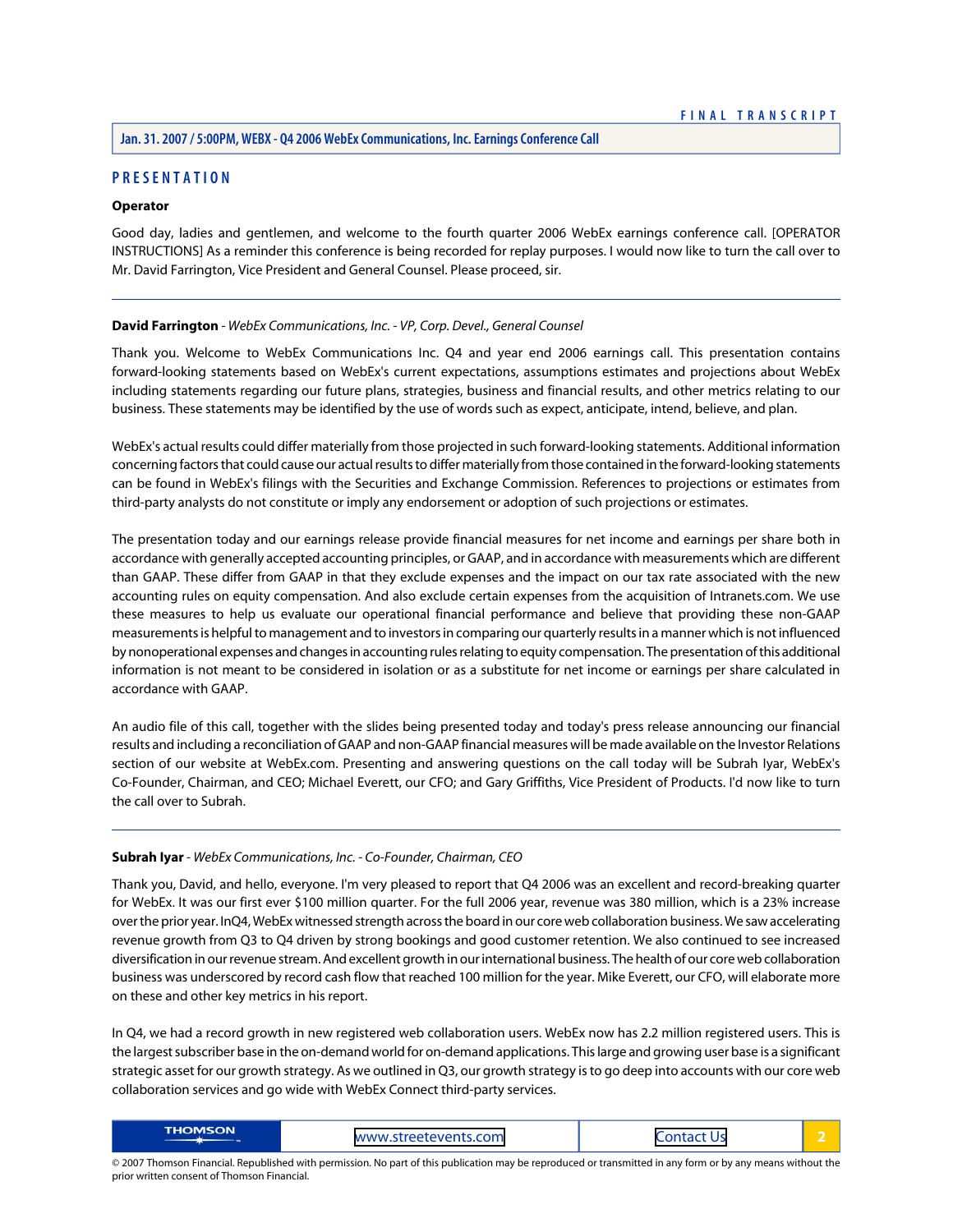I'm very pleased to report that in Q4 our execution on the WebEx Connect initiative continued to gain momentum. I will elaborate more on this later in this presentation. Now to discuss Q4 in more detail I have with me Mike Everett, our CFO, and Gary Griffiths, our Vice President of Product. Also Mike and Gary, I will close this report with some comments on our outlook for the future, then we will all take your questions. With that, I turn it over to Mike.

# <span id="page-3-0"></span>**Mike Everett** *- WebEx Communications, Inc. - CFO*

Thank you, Subrah. As Subrah said, WebEx finished a banner year in 2006 with our first ever \$100 million quarter. Bookings were excellent and other metrics were strong across the board, led by record cash flow. Fourth quarter revenue increased to 101.9 million, 22% higher than the 83.7 million in the same quarter a year ago. This was in the upper end of our guidance range of 99 million to 102.5 million. Importantly, year-over-year growth in core web collaboration applications -- that is, excluding Intranets -- accelerated from 19% in the third quarter to 21% in the fourth quarter.

We also closed the first few connect sales as extensions to web collaboration deals in our mid-market customer base. Subrah and Gary will say more about this later, and we will begin to report metrics on connect with the Q1 conference call.

For the full 2006 year, revenue was 380 million, a 23% increase over the prior year. We continue to diversify geographically. International revenue now represents 15% of the total, 2 points higher than the fourth quarter last year. This growth has been led by Europe which grew 54% in the fourth quarter compared to a year earlier. We expect international revenue to continue to increase as a percentage of the whole in 2007. We also continued to diversify our service offerings during the quarter. Stand-alone meeting center now represents only 30% of revenue, down 5 points from a year ago, and down 16 points from two years ago. Gary will say more about our relentless innovation in web collaboration applications in a moment.

Subscription revenue was 74% of the total in the fourth quarter, the same as a year ago. Approximately two-thirds of all direct subscription customers now enjoy the adoption-friendly named host pricing model. Indirect channels represented 17% of revenue in Q4, a percentage that has been steadily increasing throughout the year. Key channel partners, such as Verizon, AT&T, British Telecom, Premier, and Intercall are contributing substantially to this growth.

Earnings. Fourth quarter pro forma EPS of \$0.42, were 40% higher than the \$0.30 we earned a year ago, and \$0.03 above the top end of our guidance range. Fully diluted GAAP EPS of \$0.33 were \$0.04 above the top end of our guidance range. The difference of \$0.09 between GAAP and pro forma is comprised of \$0.06 of expense under the new option accounting rules, \$0.02 from an increase in the tax rate due to those rules, and \$0.01 from noncash Intranets amortization.

For the full 2006 year, EPS were \$1.43 on a pro forma basis, and \$0.97 on a fully diluted GAAP basis. Full-year 2006 pro forma EPS were 25% higher than last year. On this pro forma basis, gross margin increased to 84.4% in Q4, over a point higher than the prior quarter. Our strong gross margin is based on excellent realized pricing and a highly reliable scalable infrastructure about which Gary will say more. We expect the gross margin in 2007 to remain in the same range as the last couple of quarters.

Pro forma operating margin was 30.5% this quarter, also over a point higher than last quarter. While our fundamentals were very strong in Q4, we did benefit from a \$400,000 bad debt reserve reversal, which will not happen again in the first quarter. We are confident that we can comfortably maintain operating margins in the very high 20s during 2007 while funding our ambitious sales hiring ramp the development needed to extend our lead in web collaboration and the rollout of the connect platform.

Taxes. The pro forma tax rate, excluding the impact of the new option accounting rules, declined to 36.1% for the fourth quarter. Over 6 points lower than the third quarter. This quarter's rate included a one-time benefit for Congress' retroactive reinstatement of the federal R&D tax credit. While the Q3 rate had a one-time hit for state income tax true-ups. If the annual tax rate of 38.8% had been applied consistently each quarter throughout the year, pro forma EPS would have been \$0.02 higher in Q3, or \$0.37, and \$0.02 lower in Q4, or \$0.40. For 2007, we expect the pro forma rate to decline to 38%.

| <b>THOMSON</b> | treetevents.com<br><b>WWW</b><br>ureelevenis<br>_________ | __<br>--<br>-<br>. .<br>__<br>_ _ _ _ _ _ |  |
|----------------|-----------------------------------------------------------|-------------------------------------------|--|
|----------------|-----------------------------------------------------------|-------------------------------------------|--|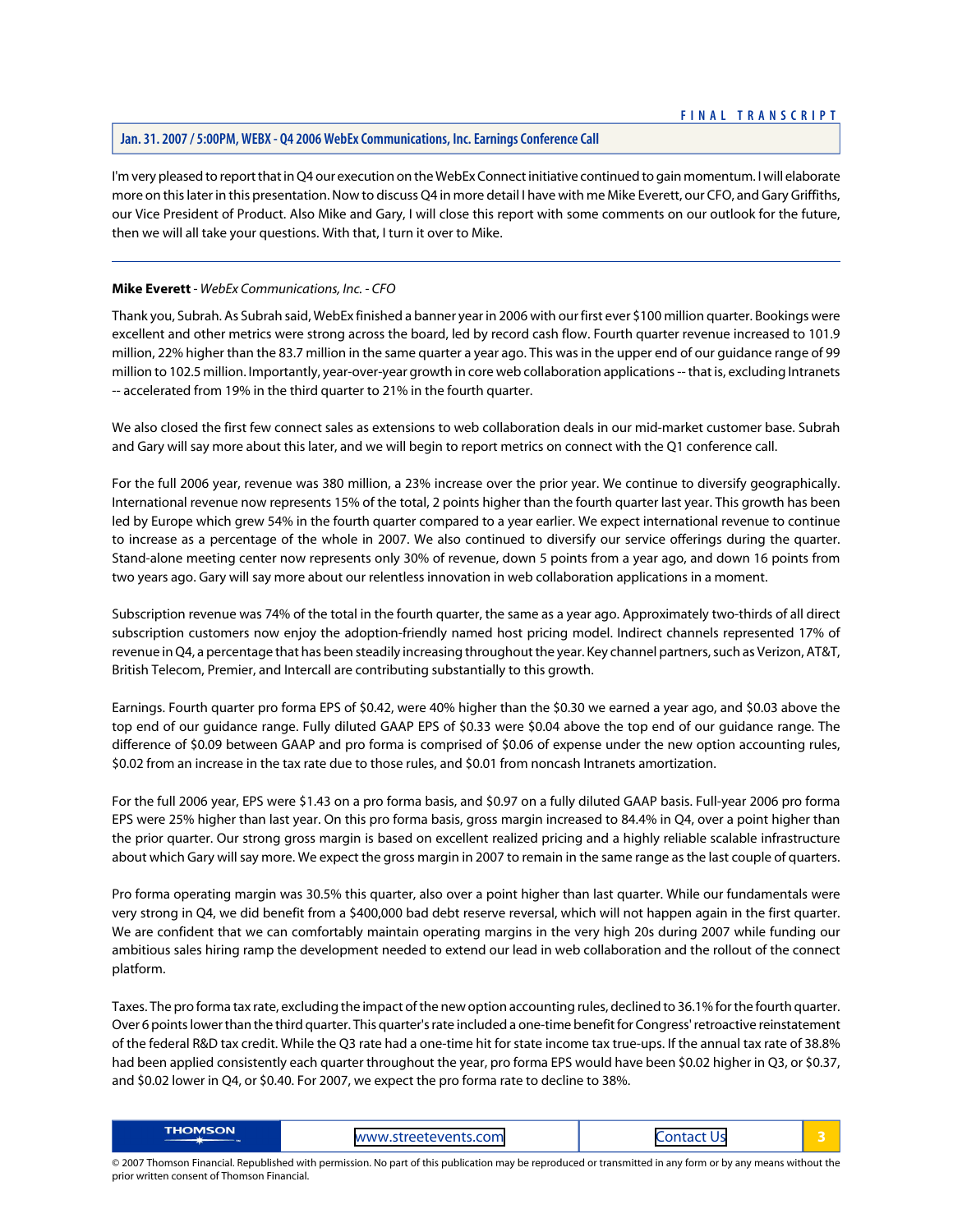# **Jan. 31. 2007 / 5:00PM, WEBX - Q4 2006 WebEx Communications, Inc. Earnings Conference Call**

Our GAAP tax rate for the fourth quarter was 39.9%, almost 4 points higher than the pro forma rate, due solely to the impact of the new option accounting rules on financial reporting. For the full 2006 year, the GAAP rate was 44.9%. As predicted, the impact of the new option accounting rules on the reported tax rate has begun to decline, and the GAAP rate will now gradually normalize towards the pro forma rate over the next couple of years. Fully diluted shares increased by 780,000, to 51.2 million during the quarter. This was due to three factors. The effect of a higher stock price on the treasury stock calculation, employee option exercises, and purchases under our employee stock purchase plan.

Cash flow. Cash flow from operations was a record 34 million, due to increased profitability and substantially improved DSOs. Capital expenditures were only 1.7 million in the quarter, resulting in exceptional free cash flow of 32.3 million. We expect CapEx of approximately 20 million for the full 2007 year. We have 345 million of cash and no debt on our balance sheet. In addition to powerful free cash flow, we received about 10 million from employee stock plans and did not repurchase any shares in the quarter. However, our Board has authorized management to spend up to 40 million to repurchase shares this year.

Net receivables were down from 58.5 million in the third quarter, to 53.8 million in Q4, despite strong revenue growth. DSOs improved by six days to 48 days. Investments made over the last year in finance and IT are showing results in substantially improved collections. We expect further steady gradual improvement in DSOs during 2007. Receivables remain conservatively stated with a total of 7.5 million, or 12.1% of gross receivables reserved. Details for the sales and bad debt reserves are laid out in the roll forward slide being shown now.

Metrics. Net subscription customers, or companies, increased in the quarter by approximately 1200, to 28,000. This metric, while useful, is incomplete. It does not include the now individual professional subscribers or most of our channel accounts which generally have usage-based pricing. Registered users, or individuals grew by 139,000 to 2.2 million in the quarter. This metric does include all paying users or hosts of all WebEx services on all of our direct and indirect pricing models.

As we extend our web collaboration business more widely with connect partner offerings, an increasingly important way to measure progress is to track total registered users at an average price per user. Today we have roughly 2.2 million users at an average of about \$15.50 each per month. Subscription churn was steady at 1.6% per month on a dollar or MRR loss basis, or as presented in the graph being shown, retention was 98.4%.

Based on feedback from shareholders we have returned to our former dollar method of reporting churn. Nine quarters of history are included for your reference. We expect continued strong customer retention throughout 2007. Headcount increased by 80 people to almost 2200 at quarter end. Many of the new hires were in India and China, and over 55% of our employees are now outside the U.S.

We exited December at an MRR, or monthly revenue rate, of 35.2 million. Comprised of 26 million in subscriptions and 9.2 million in average monthly usage revenue. Subscription MRR increased by 1.2 million due to excellent bookings and solid customer retention. Usage MRR grew by 0.6 million based on strong channel sales. While MRR is an important forecasting tool for us, it does exclude some revenue elements, such as customer credits, set-up fees, managed events, and professional services is.

Guidance. We are introducing Q1 revenue guidance at 105 to \$108 million, and we expect Q1 EPS of \$0.39 to \$0.41 pro forma and \$0.29 to \$0.31 on a fully diluted GAAP basis. Q4 was a fundamentally strong quarter, but EPS also benefited from some one-time items, such as the retroactive tax credit and a reserve reversal. Based on the very strong quarter just completed, we are increasing full year 2007 revenue guidance from the preliminary range of 445 to 465 million to a new range of 450 to 465 million. We see continued strong growth in our web collaboration business with a gradually accelerating contribution from connect partner extensions to WebEx offerings.

We are also increasing full year 2007 EPS guidance. On a pro forma basis, from the preliminary range of \$1.55 to \$1.65, to a new range of \$1.60 to \$1.70. And on a GAAP basis, from the preliminary range of \$1.19 to \$1.29, to a new range of \$1.24 to \$1.34. Pro forma and GAAP EPS guidance are reconciled on the slide being shown now. Gary.

| <b>THOMSON</b> | www.streetevents.com | .<br>ັ |  |
|----------------|----------------------|--------|--|
|----------------|----------------------|--------|--|

<sup>© 2007</sup> Thomson Financial. Republished with permission. No part of this publication may be reproduced or transmitted in any form or by any means without the prior written consent of Thomson Financial.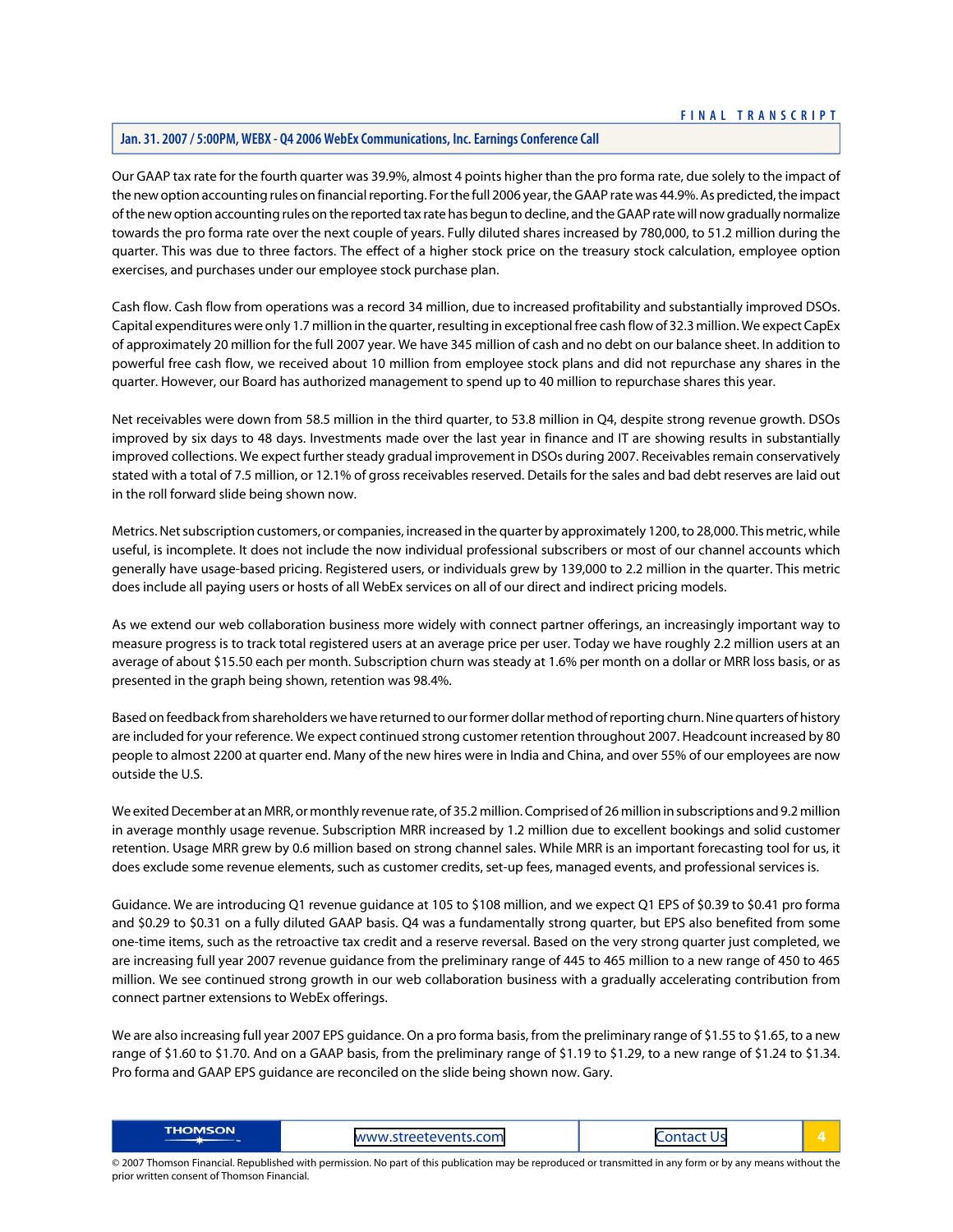# <span id="page-5-0"></span>**Gary Griffiths** *- WebEx Communications, Inc. - VP, Products*

Thanks, Mike. As Subrah mentioned, this has been a defining year for WebEx. I will address three years that have helped us sharpen this definition. First, we continue to innovate in our core web collaboration services, those products that drive our revenue and revenue growth today. Second, we're very proud of our execution. We've again reached new heights in reliability while delivering our services in unprecedented scales. And in another quarter of record usage, we have again lowered costs and increased margins. Operationally, we have made the competitive barriers even more formidable, and the foresight of our investment in MediaTone is increasingly evident. And third, the launch of WebEx Connect broadens our reach, allowing exciting innovations from third parties to easily connect to our web collaboration services. To sum up this year of definition we have gone deep in our core web collaboration services while going wide with WebEx Connect.

First let's talk about innovation about going deep. During this quarter, all of our web collaboration services have become richer, more powerful, easier to use. We added multipoint video to our web collaborative training services, allowing simultaneous video streams from multiple session participants. Our sales center web collaboration services benefited from new integrated applications, like WebEx AIM Pro business edition as well as exciting new WebEx Connect capabilities that I will discuss shortly.

Meanwhile, web collaborative services for IT support are now over 50% faster than previous versions. And customers like Ovex Global, an IT services provider, have found that the connection of WebEx systems management to our core services adds on-demand capabilities unavailable in competitive offerings.

In another industry first, we have introduced public key infrastructure, or PKI, as a high security option. PKI is a critical requirement for enterprise customers who want airtight identification of participants. All of our web collaboration services have had significant improvements in Voice over IP capabilities. In partnership with FaceTime, we have launched WebEx Advanced Auditor on AIM Pro Business Edition, providing enterprise class security, hygiene, and message archiving for instant messaging. Consider Ingram Micro which was evaluating enterprise instant messaging services. We closed the 10,000 seat deal for WebEx with the addition of Advanced Auditor. And we have recently launched WebEx mail, giving small and mid-size businesses a trusted and reliable partner in the fragmented web e-mail market. All of the above illustrate what I mean by going deeper in our core web collaboration services. So let's shift to execution in our operations.

In describing the scale of our operations on our last call I explained how WebEx sessions in a single quarter if run end-to-end would stretch over four centuries. I'm pleased to report that in Q4 we have upped the ante to nearly five centuries of integrated data, telephony, and video delivered real time. That is, every second of every business day a new WebEx session begins. In the short time since we started this call today, about 1500 new real-time multimedia WebEx sessions have started around the world, and some 6,000 new participants have joined these sessions. Part of the 15 million users who depend on WebEx every quarter.

Increasingly, these customers rely on WebEx to provide web collaboration services that are truly mission-critical. Customers like CNBC. I briefly mentioned our multipoint video technology. CNBC in partnership with WebEx has recently introduced face to face on their popular "Fast Money" show. In a television first, by using WebEx multipoint video, Fast Money viewers can now be part of the live show in both audio and video needing access to only a simple PC and web cam.

But delivering exciting live real-time capability like CNBC "Face to Face" does not come easily. More and more technology companies, anxious to jump on the software as a service bandwagon, are finding that running a business that must always be on, every second of every day, is a bit more complicated than simply moving a server from a customer's site to a centralized data center. On-demand means as much creativity and innovation in the infrastructure, the processes, and the discipline as it does in the application itself. And nowhere is this more true than in the real-time services delivered by WebEx every day.

WebEx continually refines and redefines this culture of service and reliability. For every day our MediaTone Network is setting new records for scalability and reliability and reaching new heights of productivity. Despite breaking the \$100 million revenue barrier, despite record usage, and the continued expansion of our network, we have decreased our cost of delivery, adding

| <b>THOMSON</b> | com<br><b>MANAZIAL</b><br>------<br>$\sim$ iree.<br>$\overline{\phantom{a}}$ | _____ |  |
|----------------|------------------------------------------------------------------------------|-------|--|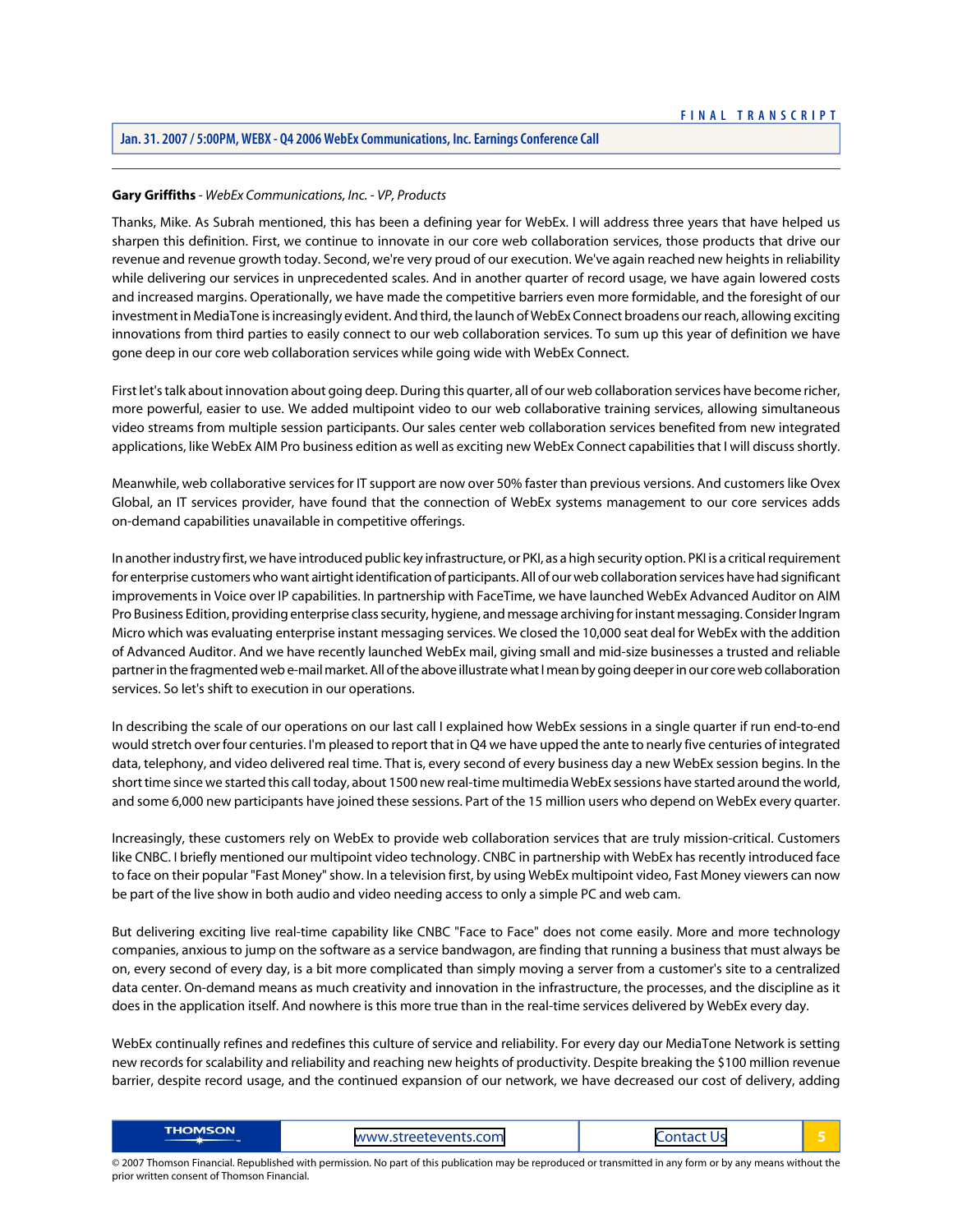another point to our gross margin for the second consecutive quarter. In short, with each passing quarter, the operational and technological leverage of the MediaTone becomes increasingly evident.

I have talked about going deep. Let me explain how WebEx Connect takes us wide. To do this, let me take a moment to first help you understand the relationship between WebEx Connect and the core web collaboration services I have been discussing. As you have heard me say before, the real benefit of Connect is in extending our core web collaboration services. That is, you should not think of Connect as a product. Our customers will not buy WebEx Connect, but they will be buying richer, more powerful WebEx web collaboration services, services enhanced by the capability and flexibility of WebEx Connect but powered by the imagination of our WebEx Connect partners. These enhancements provide additional value to our customers while increasing our revenue on a per-product and per-customer basis.

Let me illustrate this with a couple of examples. First, Bridgeport Ventures, a Florida-based preconstruction syndication. They needed both real time collaboration and sales force automation. They liked the way Sugar CRM, one of our early WebEx Connect partners merged seamlessly with the realtime collaboration capabilities of our sales center. Bridgeport found the merger of Sugar CRM and WebEx web collaboration services as a natural combination and a more efficient way to close their sales prospects. And then there was One Communications, a longtime WebEx customer, who was ready to expand to a comprehensive learning management system, or LMS. Enter WebEx Connect partner GeoLearning. When connected to the WebEx collaborative training services One Communications now enjoys new LMS features, including a library of training resources, a training track, advanced registration systems, and others, all fully integrated with WebEx realtime collaboration and all delivered on-demand.

In both of these examples our customers received additional value while avoiding the cost of software licenses, servers, support staff, and the time of integration. And in both cases, WebEx enjoyed additional revenue and more reasons to deploy our products. Deeper web collaboration and wider capability powered by third-party innovation.

So to wrap it up, we have completed another quarter that has defined excellence in software to service products and operations. No other company has consistently delivered web collaboration services on-demand at the scale, the cost, and the reliability that WebEx has achieved. We continue to increase our depth in our core collaborative services while showing how we will leverage third party innovation to widen our reach. So to tell you more about diving deeper and reaching wider I'll turn it back to Subrah.

#### **Subrah Iyar** *- WebEx Communications, Inc. - Co-Founder, Chairman, CEO*

Thank you, Gary. Again, Q4 was a great finish, to a strong year for WebEx. Now let's look to the future. To reiterate, our strategy for the future is based on a two-pronged approach. First, go deep with web collaboration, and second, go wide with WebEx Connect. I'm pleased to say that we enter 2007 firmly in the leadership position in the web collaboration market.

One of the major accomplishments over the last year was the managed shift in our core business to the named host pricing model. Today almost two-thirds of our corporate customers are on the new pricing model. They are now geared to accelerate the execution of our strategy. This means going deeper into customer organizations with our continually expanding web collaboration suite, and it means going wider with our WebEx Connect platform and partner ecosystem. This positions us well for two converging mega growth streams. Web collaboration and software as a service.

According to the research from Gartner Group the on demand software accounted for 5% of new software sales in 2006. Over the next five years this is expected to climb to 25%. That translates to 25 billion to \$30 billion in sales annually. In the on-demand software business today, WebEx is the Company with the longest history. WebEx is the Company with the largest subscriber base. WebEx is the Company with the proven scalable financial model, and WebEx is a company with a unique delivery platform, MediaTone. Thus we're extremely optimistic about our future in the on demand software business.

| <b>THOMSON</b> | www.streetevents.com | . ontact l'<br>U. |  |
|----------------|----------------------|-------------------|--|
|----------------|----------------------|-------------------|--|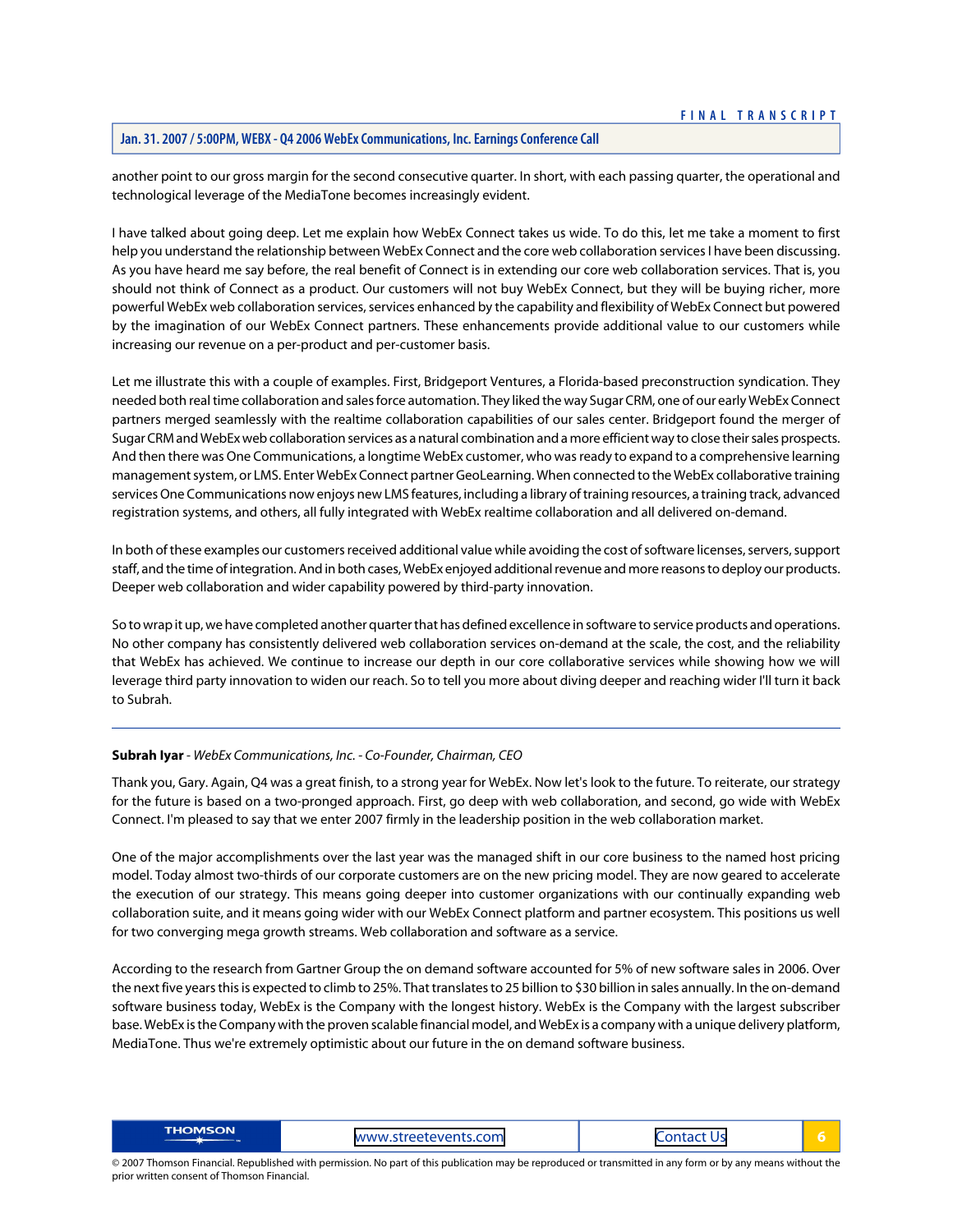# **Jan. 31. 2007 / 5:00PM, WEBX - Q4 2006 WebEx Communications, Inc. Earnings Conference Call**

Our core team in the op demand software business is web collaboration. In the last ten years we witnessed a significant shift in the global economy. Success is no longer based on company size and scale. Competing in a flat world is about speed, agility and reach. Our web collaboration services are all about helping our customers do business in this flat and fast world. And that means helping businesses collaborate across geographic boundaries, collaborate across organizational boundaries, and collaborate across platform boundaries. And most importantly, it means enabling them to collaborate in realtime. With this focus I'm pleased to note that we have enabled a whole generation of multinational SMBs. SMBs who collaborate and compete globally every day with our web collaboration services. In fact, 80% of companies on Business Week magazines 2006 list of innovative companies are our web collaboration customers. Similarly 90% of Wired Magazine's 2006 most wired companies are WebEx customers.

Even as we go deep to web collaboration our strategy for going wide is through direct connect. With the WebEx Connect initiative we are creating an ecosystem of ISV partners. These ISV partners will enable us to extend our core web collaboration services. They will enable us to deliver a rich suite of complementary to collaborative business applications. They will help us go wide in the match-up of mix of services we can offer.

As I indicated earlier, I am pleased to note that in Q4 we made significant progress in executing on our WebEx Connect initiative. Our partners have begun actively building connections to the WebEx Connect platform. In fact, in Q4 we were able to launch a market test with our sales organizations with two early WebEx Connect services. The first service is an on-demand learning management service from GeoLearning. The second service is an on demand CRM service by Sugar CRM. I am very pleased to note that the results of these tests were very positive. We launched these services well into the quarter in mid-November, and given the timing, there was minimal support for the sales organization. Yet we closed a dozen Connect transactions in the quarter. These tests provide us an early validation of our strategy. They give us a lot of confidence for the market success of WebEx Connect.

In summary, our strategy for growth in the on demand software world is in place and we are in execution mode, our team is aligned to go deep with the collaboration and go wide with direct connect services. 2007 promises to be a very exciting year for WebEx. At this point Mike, Gary, and I will take your questions.

# **QUESTIONS AND ANSWERS**

#### <span id="page-7-0"></span>**Operator**

Thank you. [OPERATOR INSTRUCTIONS] And your first question will come from the line of Thomas Ernst of Deutsche Bank.

#### **Juven Matte** *- Deutsche Bank - Analyst*

Hi, Subrah. Congrats on the quarter. Thank you. This is [Juven Matte] on behalf of Thomas Ernst from Deutsche Bank. We'd like to get more color on the success of WebEx Connect. Is it material from a revenue standpoint yet? Do we have a WebEx Connect and the employee numbers factored into your guidance? Can you break out those numbers?

#### **Subrah Iyar** *- WebEx Communications, Inc. - Co-Founder, Chairman, CEO*

Why don't I have Mike answer that question.

| <b>THOMSON</b> | www.streetevents.com | $\sim$ $\sim$ $\sim$ $\sim$ $\sim$ $\sim$<br>U.<br>$1 - 1$ |  |
|----------------|----------------------|------------------------------------------------------------|--|
|----------------|----------------------|------------------------------------------------------------|--|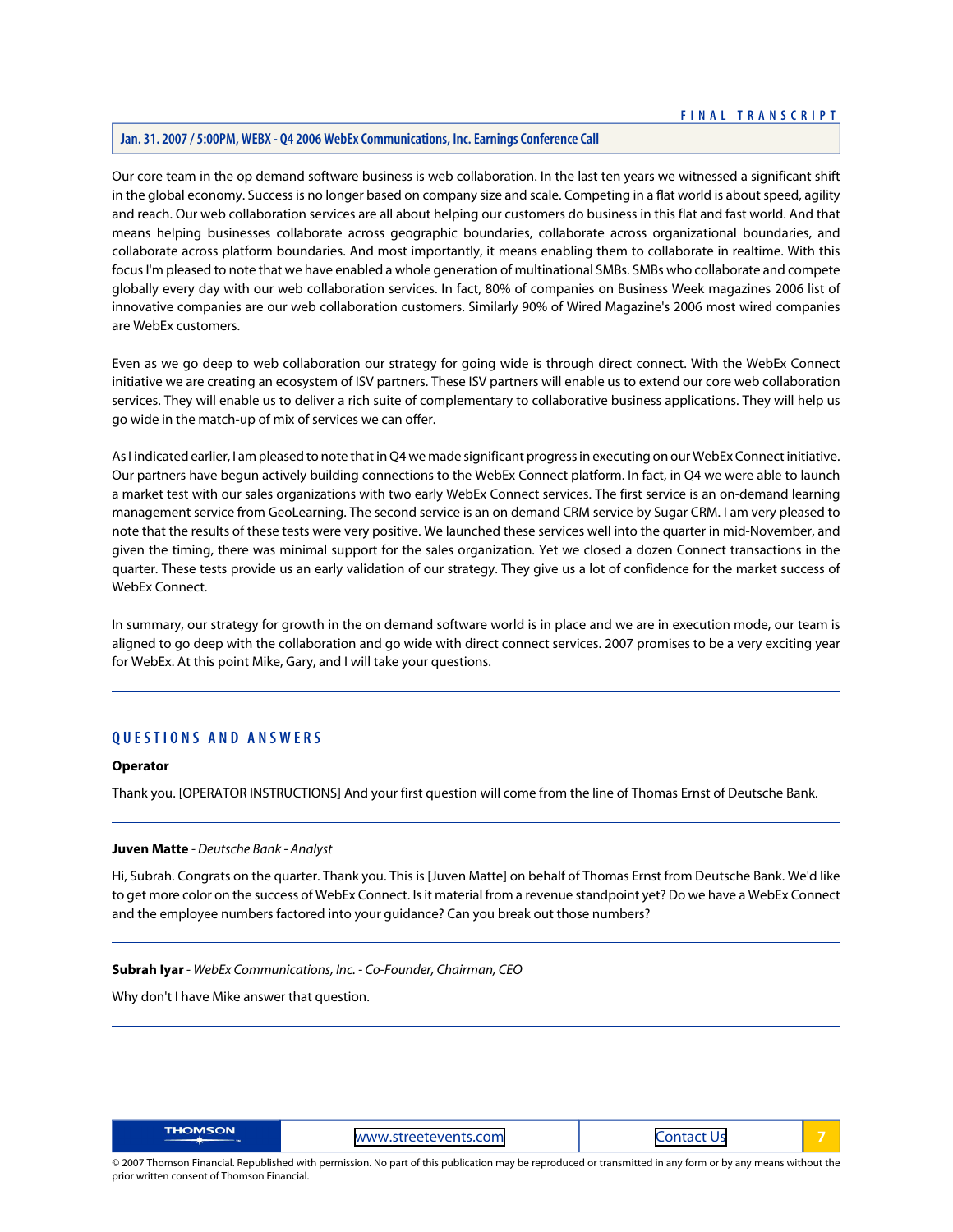#### **Mike Everett** *- WebEx Communications, Inc. - CFO*

Revenue is not material yet. We booked some deals in Q4, but we didn't recognize any revenue because they were late in the quarter and it takes a few days to provision. In terms of our forward-looking guidance we do have revenue baked in for 2007, but it's very, very modest.

#### **Juven Matte** *- Deutsche Bank - Analyst*

Okay. So the application in your guidance finally comes from the core business?

# **Mike Everett** *- WebEx Communications, Inc. - CFO*

Correct.

#### **Juven Matte** *- Deutsche Bank - Analyst*

if I may, one more question. Can you talk about the pricing environment? Has increased services from LOB or Citrix impacted pricing?

#### **Gary Griffiths** *- WebEx Communications, Inc. - VP, Products*

This is Gary. I think as you know our competitive position continues to strengthen. And while we see certainly competition from both of those it hasn't materially impacted our pricing, and I think it would just be from our results. We continue to be positioned very strongly competitively.

#### <span id="page-8-0"></span>**Operator**

Your next question will come from the line of Kash Rangan of Merrill Lynch.

# **Kash Rangan** *- Merrill Lynch - Analyst*

Just a couple clarifications if you could. Mike, for you, so if I back out the normalized -- if I include the fact of the -- if I exclude the effective tax rate and back out the impact from the reserves I get \$0.39. So just -- which is at the high end of your guidance. Is that -- am I doing the math correct there?

#### **Mike Everett** *- WebEx Communications, Inc. - CFO*

Yes, I think it actually works out to \$0.40, it rounds to \$0.40.

#### **Kash Rangan** *- Merrill Lynch - Analyst*

It's a high \$0.39, cal it \$0.40. So just want to clarify that. And secondly, looks like the core business, X the Intranets acquisition grew 21% in the quarter. When I look at the midpoint of your guidance for fiscal 2007 it's right around 20% if I'm not mistaken. Are you implying a similar growth rate for your core business in 2007, or is there a mix shift that we should be looking at? Thanks. And I have one more question.

| <b>THOMSON</b> | www.streetevents.com | ------ |  |
|----------------|----------------------|--------|--|
|----------------|----------------------|--------|--|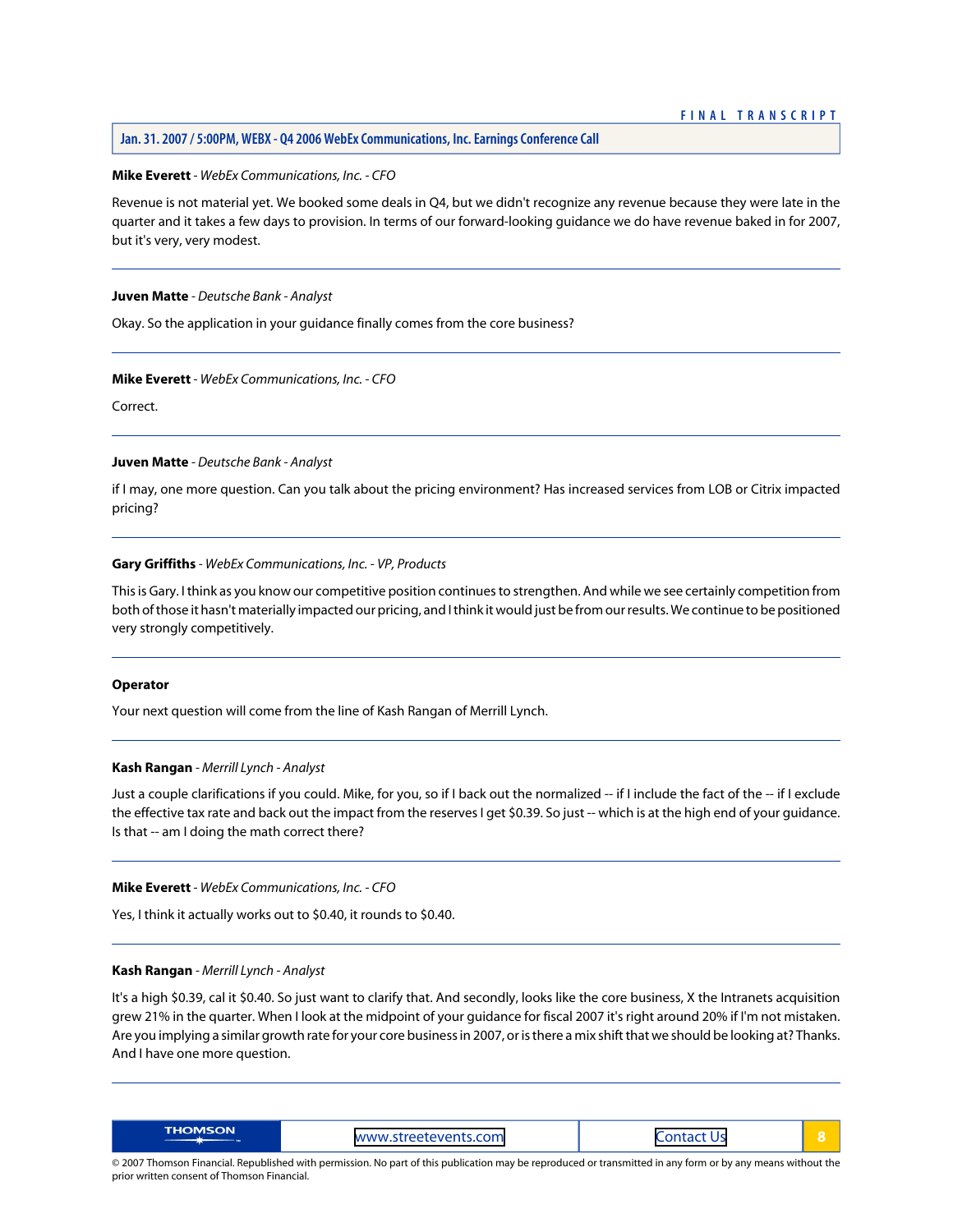#### **Mike Everett** *- WebEx Communications, Inc. - CFO*

We actually saw our core business growth rate accelerate from Q3 to Q4, and based on that strength, increased our guidance for the year.

#### **Kash Rangan** *- Merrill Lynch - Analyst*

Got it. So your growth rat in the core business is probably the same that would you expect in 2007 as you saw in Q4, or is it the same growth rate in 2006 that you are projecting in 2007?

# **Mike Everett** *- WebEx Communications, Inc. - CFO*

You can do the math, Kash. What we have done is taken increasing strength in the business and then projected a higher growth rate going forward.

# **Kash Rangan** *- Merrill Lynch - Analyst*

Got it. Okay.

#### **Mike Everett** *- WebEx Communications, Inc. - CFO*

We'll adjust that each quarter as we go.

#### **Kash Rangan** *- Merrill Lynch - Analyst*

Got it. Sounds like -- so the strategy with Connect is to really get into customers that might have not looked at web conferencing more seriously and also to perhaps lock in the barriers to exit and improve the stickiness of the product, right? So we should not be thinking of Connect as a material revenue diver in 2007? Is that the right way to characterize it?

#### **Subrah Iyar** *- WebEx Communications, Inc. - Co-Founder, Chairman, CEO*

Well, one of the advantages is, of course, more stickiness, but it's about, as I said, our core value proposition, our web collaboration, we want to get deeper and deeper into it and WebEx Connect, as the name suggests itself is to connect web collaboration into the various third party applications so that we can't develop all, and we have the web is really about creating a community of solutions, right? So in the short term, of course, given that we have recurring revenue business and you can see how that flows, the impact of WebEx Connect revenue in and of itself will grow over time. So to expect to have a benefit, what shall I say, impact in the early quarters is unrealistic but it just builds up over time.

#### **Kash Rangan** *- Merrill Lynch - Analyst*

Got it. And just finally, very quickly, number of new customers, if I got the number right, was 1,200. That's sequentially down, any seasonality in your business that you did not anticipate that caught you by surprise or am I looking at it the wrong way? That's about it. Thanks.

|--|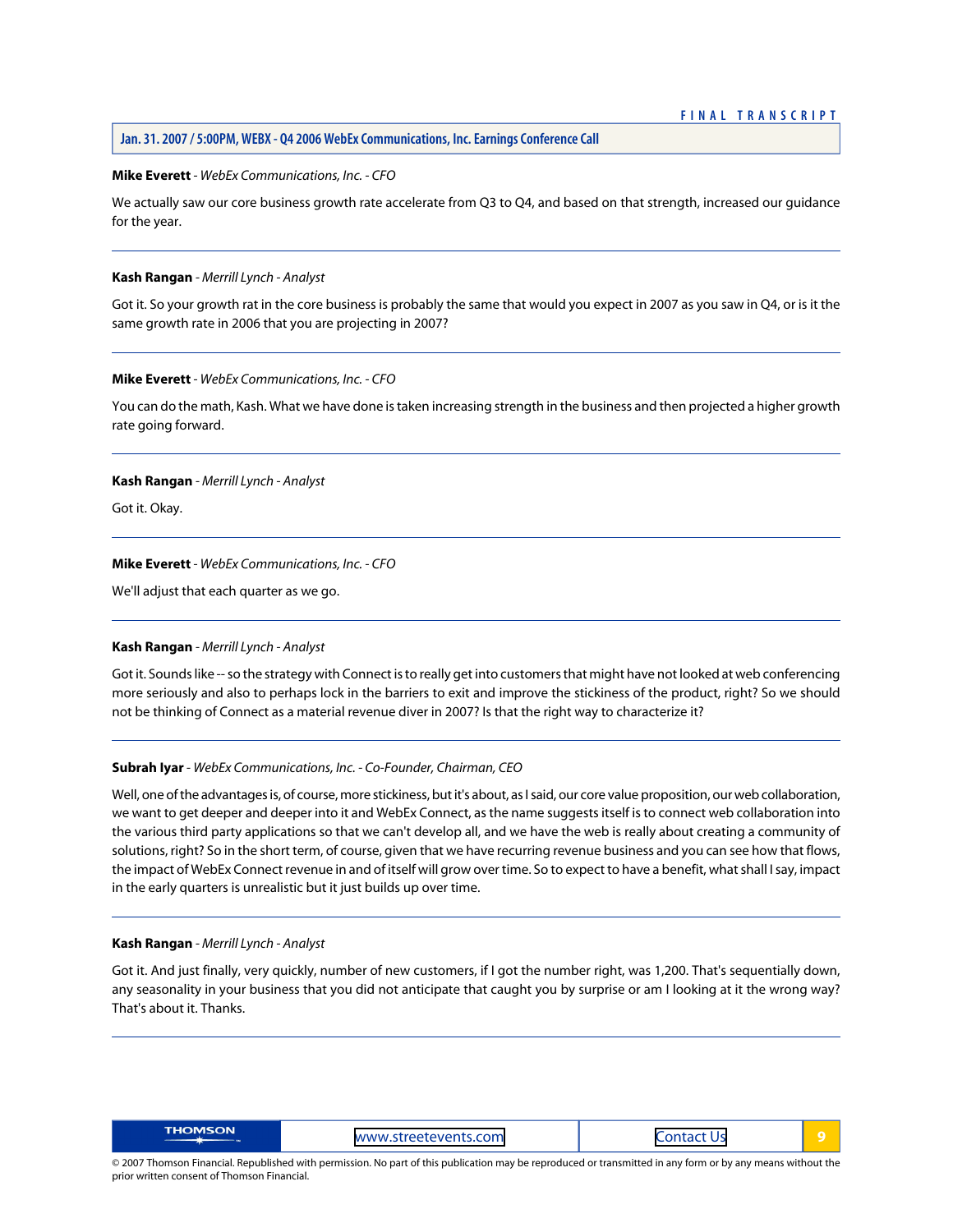#### **Mike Everett** *- WebEx Communications, Inc. - CFO*

1,200 is the right number. And it's not really a result of seasonality. We did some account clean-up in terms of bringing Intranets on to the WebEx accounting systems and just cleaned up some of the metrics in doing that. But overall, it was really as strong as last quarter.

#### **Kash Rangan** *- Merrill Lynch - Analyst*

Great.

#### **Operator**

<span id="page-10-0"></span>And your next question will come from the line of George Sutton of Craig-Hallum Capital.

# **George Sutton** *- Craig-Hallum Capital - Analyst*

Congratulations on the quarter. I'm sure there are a lot of smiles around the table. I wanted to ask a question I think I've asked several times in the past few years, and that relates to the building cash position that you have and acquisition interest, particularly as you talk about going wider. And my assumption would be that's the way you might think of making acquisitions?

#### **Subrah Iyar** *- WebEx Communications, Inc. - Co-Founder, Chairman, CEO*

Yes. Obviously our cash position puts us in a good strong position to invest in the [Inaudible] for the business. We contemplate acquisitions as well as investments, so to speak, which can help us get faster in the market. So yes, we are actively looking at ways we could accelerate the business and have made some minor investments in small companies as well to help them build complementary solutions to WebEx Connect.

#### **George Sutton** *- Craig-Hallum Capital - Analyst*

Am I thinking about it too simplistically when I look at partners on the WebEx Connect network ultimately being a potential farm team for acquisitions?

#### **Subrah Iyar** *- WebEx Communications, Inc. - Co-Founder, Chairman, CEO*

I missed the last part. Potential what?

#### **David Farrington** *- WebEx Communications, Inc. - VP, Corp. Devel., General Counsel*

Farm team.

#### **George Sutton** *- Craig-Hallum Capital - Analyst*

That's a baseball term.

| <b>THOMSON</b><br>www.streetevents.com | . .<br>__<br>_ _ _ _ _ _ |  |
|----------------------------------------|--------------------------|--|
|----------------------------------------|--------------------------|--|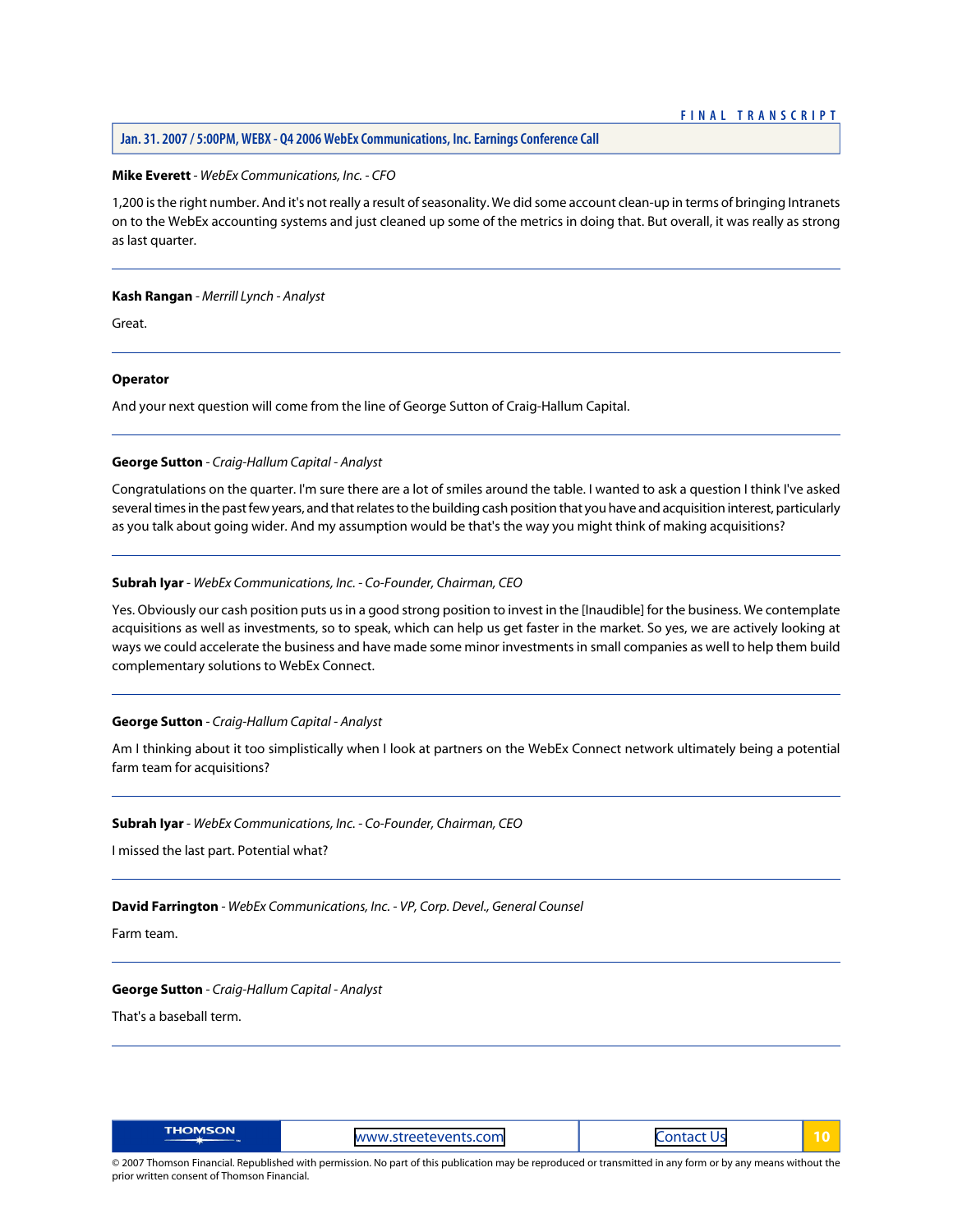#### **Subrah Iyar** *- WebEx Communications, Inc. - Co-Founder, Chairman, CEO*

I understand. Yes, it could be, but obviously we want to be careful. We have to pick the areas we want to go deep, right, and build partnerships, because, we want to be best of breed in web collaboration, and spawn best of breed in various complementary areas and based on that, yes, it's an opportunity for us in the picture.

#### **George Sutton** *- Craig-Hallum Capital - Analyst*

One other thing if I could, AOL, the AOL program, IM program, can you just give us any updates there?

# **Subrah Iyar** *- WebEx Communications, Inc. - Co-Founder, Chairman, CEO*

The high level of data is going very well. It continues to gather momentum and we have actually had sales into accounts who have upgraded to more enterprise class services, and Gary, if you want to add to that.

# **Gary Griffiths** *- WebEx Communications, Inc. - VP, Products*

I would just reiterate it's going very well. There have been some number, well over a million registered users on AIM Pro, so we're very happy as we believe AOL is also with the results.

#### **George Sutton** *- Craig-Hallum Capital - Analyst*

Thanks, guys.

# <span id="page-11-0"></span>**Operator**

And your next question will come from the line of Sarah Friar of Goldman Sachs.

#### **Sarah Friar** *- Goldman Sachs - Analyst*

Good quarter. Just to go back to Connect, obviously the thing everyone wants to talk about, as you've added these new partners what do you typically see around first of all the R&D investment? Is there a new R&D every time you have to add a partner? Or have you effectively begun to streamline it so now you know exactly what needs to get done so we shouldn't expect R&D expense to grow all that rapidly in '07?

#### **Subrah Iyar** *- WebEx Communications, Inc. - Co-Founder, Chairman, CEO*

No. The whole idea of the WebEx Connect platform is to make the addition of new partners seamless, easy, really fast, and, in fact be able to be done even by -- over time by ordinary business users. That's the focus. So the investment is, first, it is actually I would say version 2 or version 3 of our API program we've always had. We've always had this concept of connecting the WebEx core collaboration services to other partners. So it sort of in that continuum that we have just taken to whole new level with all the learnings we've had. Our sales and also what we see going on in the market. So from an investment perspective, it is factored into our -- already into the R&D expense but over time the expense will not be in the fact of adding more partners, but in of course, making the platform more robust, richer. Gary, you want to add?

| THOMSON | www.streetevents.com | .<br><b>CONSTRUCTION</b> |  |
|---------|----------------------|--------------------------|--|
|---------|----------------------|--------------------------|--|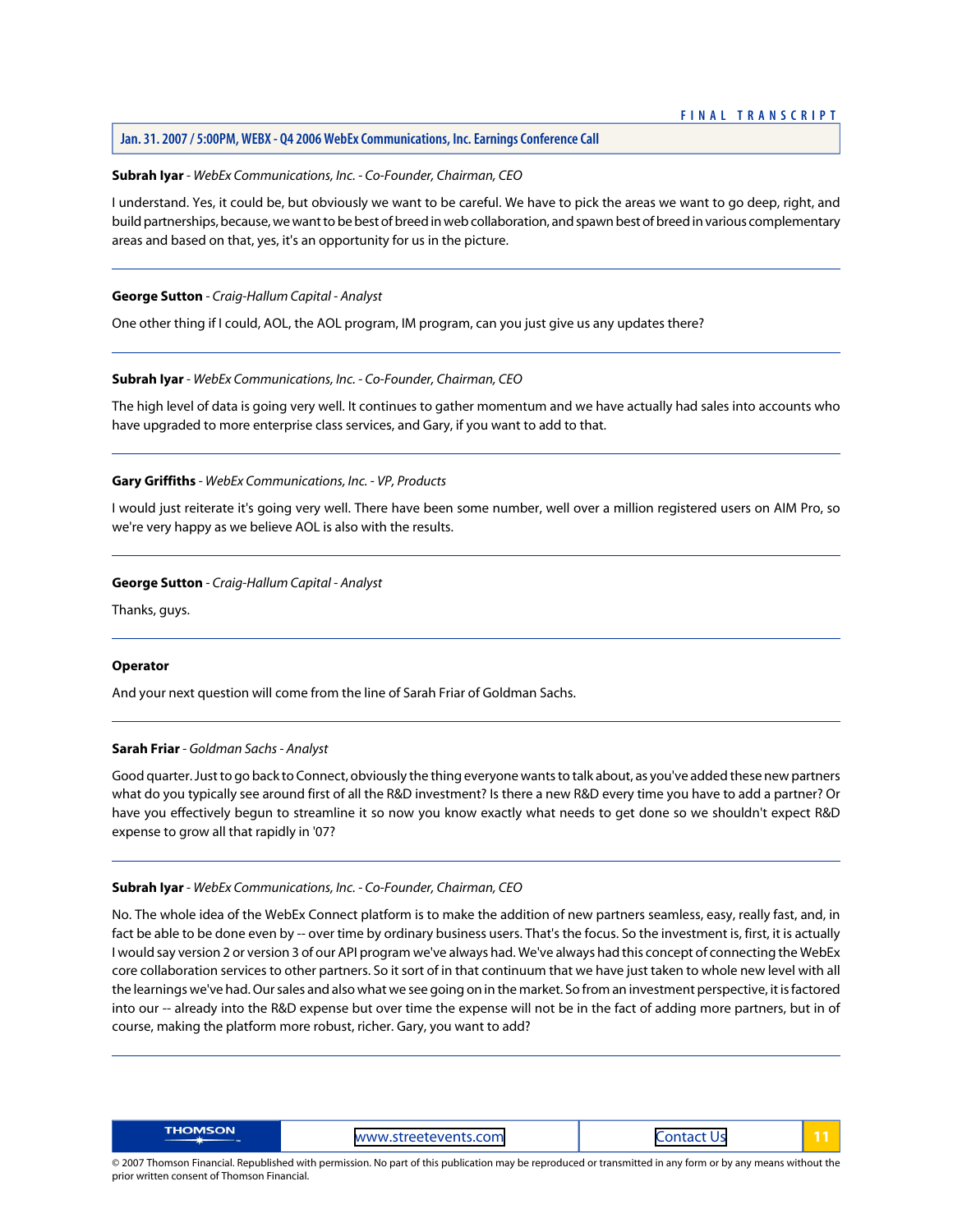#### **Jan. 31. 2007 / 5:00PM, WEBX - Q4 2006 WebEx Communications, Inc. Earnings Conference Call**

#### **Gary Griffiths** *- WebEx Communications, Inc. - VP, Products*

Yes, I would -- Sara, I would add to that, as Subrah says, the whole idea of Connect is for us to take that whole world of innovation from third parties and easily connect it to our world of web collaboration. So just I think as you have seen in the fourth quarter as we have launched WebEx Connect, you haven't seen any increase in R&D expenses, you haven't seen any increase in our cost of operations. So it's fulfilling our belief that WebEx Connect actually simplifies life for us here, and frankly allows us, from an R&D point of view, to spend other people's money.

#### **Sarah Friar** *- Goldman Sachs - Analyst*

Got it. And then as you think about it for '07 I kind of want to think about it, because people often compare it to the sales force op exchange. I think of you guys as going much deeper so you have started off here with seven partners. All of whom, particularly the big guys, like the [Inaudible] are really material ISVs to work with. What's kind of the goal as we think through the year as 7 goes to 20 partners, 30 partners, or I would assume it's not like ApExchange where you go to thousands of developers over time.

#### **Subrah Iyar** *- WebEx Communications, Inc. - Co-Founder, Chairman, CEO*

Well, I think that there's no shortage of partners who would like access to the 2.2 million registered users. Let's face it, from the partner's perspective, not just our perspective, right?

**Sarah Friar** *- Goldman Sachs - Analyst*

Sure.

#### **Subrah Iyar** *- WebEx Communications, Inc. - Co-Founder, Chairman, CEO*

Partners are looking for distribution into the on-demand world, and essentially a channel, and a cost effective channel to get -- obviously because of price points and the delivery vehicle is completely different, right?

#### **Sarah Friar** *- Goldman Sachs - Analyst*

Sure.

# **Subrah Iyar** *- WebEx Communications, Inc. - Co-Founder, Chairman, CEO*

That's the goal. If you take that as the backdrop, I would say that our focus is -- there's no shortage of adding partners but really is about working the entire process, not just signing the partners, integrating it, but then taking them to market and proving that we can actually create a business for the partners and in the process make money for ourselves and them. If you look at - if you go to ApExchange and you look at -- again, these are early attempts, it's easier to sign up partners than make sure that the partners are successful and actually making money. So I would say the 2007 focus is obviously to add a critical mass of partners to keep this going but even more so ensuring that it's a successful ecosystem where people are driving business. And then over time be able to scale it in 2008 and 2009. Yes, it is conceivably possible that it will go in thousands, but volume self is not the bigger challenge. Ensuring that the successful ecosystem is the bigger challenge.

| <b>THOMSON</b> | າts.com<br><b>MAMM</b><br>------------<br>. <i>APPROVED</i> | _ _ _ _ _ _ _ _ |  |
|----------------|-------------------------------------------------------------|-----------------|--|
|----------------|-------------------------------------------------------------|-----------------|--|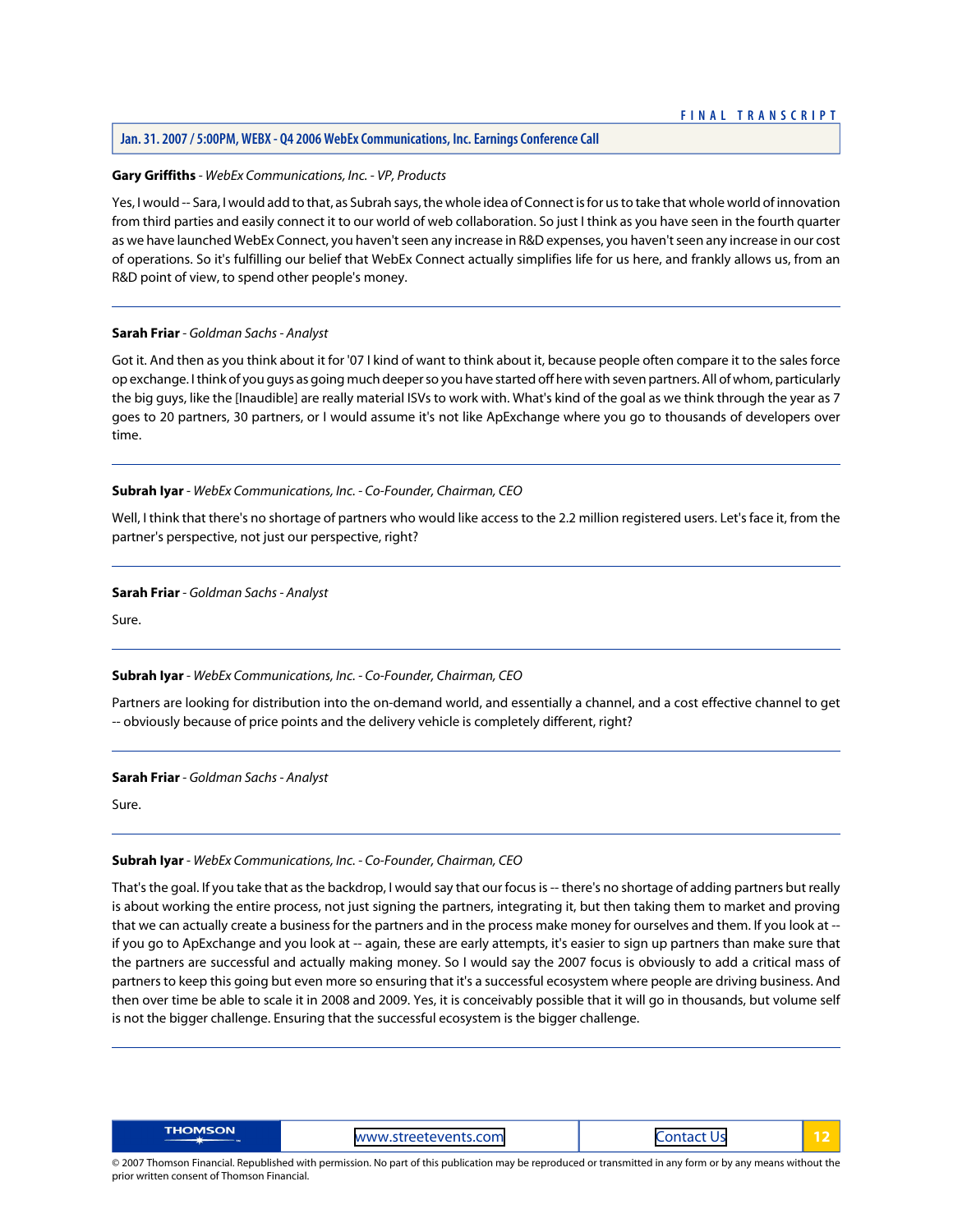#### **Jan. 31. 2007 / 5:00PM, WEBX - Q4 2006 WebEx Communications, Inc. Earnings Conference Call**

#### **Sarah Friar** *- Goldman Sachs - Analyst*

Got it. And at some point -- final question on this one. At some point are there some of these applications you might want to own yourself because you get to try before you buy by seeing how well they are doing as part of your ecosystem, or do you not want to muddy the waters on that front?

#### **Subrah Iyar** *- WebEx Communications, Inc. - Co-Founder, Chairman, CEO*

Well, okay, that's a good question. We'll have to play it as we go. Again, if you think of it as from a perspective of a distribution channel you have to be careful of what you -- what your role is and what your partner's role is. But again, as traditional distribution channel you have a house brand as well as other brands, right?

#### **Sarah Friar** *- Goldman Sachs - Analyst*

Yes.

#### **Subrah Iyar** *- WebEx Communications, Inc. - Co-Founder, Chairman, CEO*

So I think there will be opportunity at the right time to see and some of those house brands may be OEMs. I don't see this as that different from what happens in the traditional world in distribution, right? So the cutting time our focus obviously as I say is to be able to work the entire process and create successful partners, success being determined by success in the marketplace, and them being able to generate profits.

#### **Sarah Friar** *- Goldman Sachs - Analyst*

Okay, great. Thanks a lot.

#### <span id="page-13-0"></span>**Operator**

And your next question will come from the line of Peter Goldmacher of Cowen and Company.

# **Peter Goldmacher** *- Cowen and Company - Analyst*

Just a question on the other 100% of your business. Can you talk a little bit about churn in the quarter? I'm very glad you're breaking out revenue turn out. Looks like it was flat. Are we at a point where we're still sort of trying to either base before we continue to improve or your sense there, and I have a follow-up after that.

#### **Mike Everett** *- WebEx Communications, Inc. - CFO*

Okay, Peter. You're right, churn was essentially flat in the quarter in dollar terms, and down pretty substantially as you can see, down, I think, 0.7 of a point from a year ago. So we have made a lot of progress. Our operating plans do call for us to continue to improve in the current year. We'll see.

| <b>THOMSON</b><br>.streetevents.com<br><b>MANALLY</b><br>U٢<br>sifeeteven!!!<br>_________<br>_ _ _ _ _ _ _ _ |  |
|--------------------------------------------------------------------------------------------------------------|--|
|--------------------------------------------------------------------------------------------------------------|--|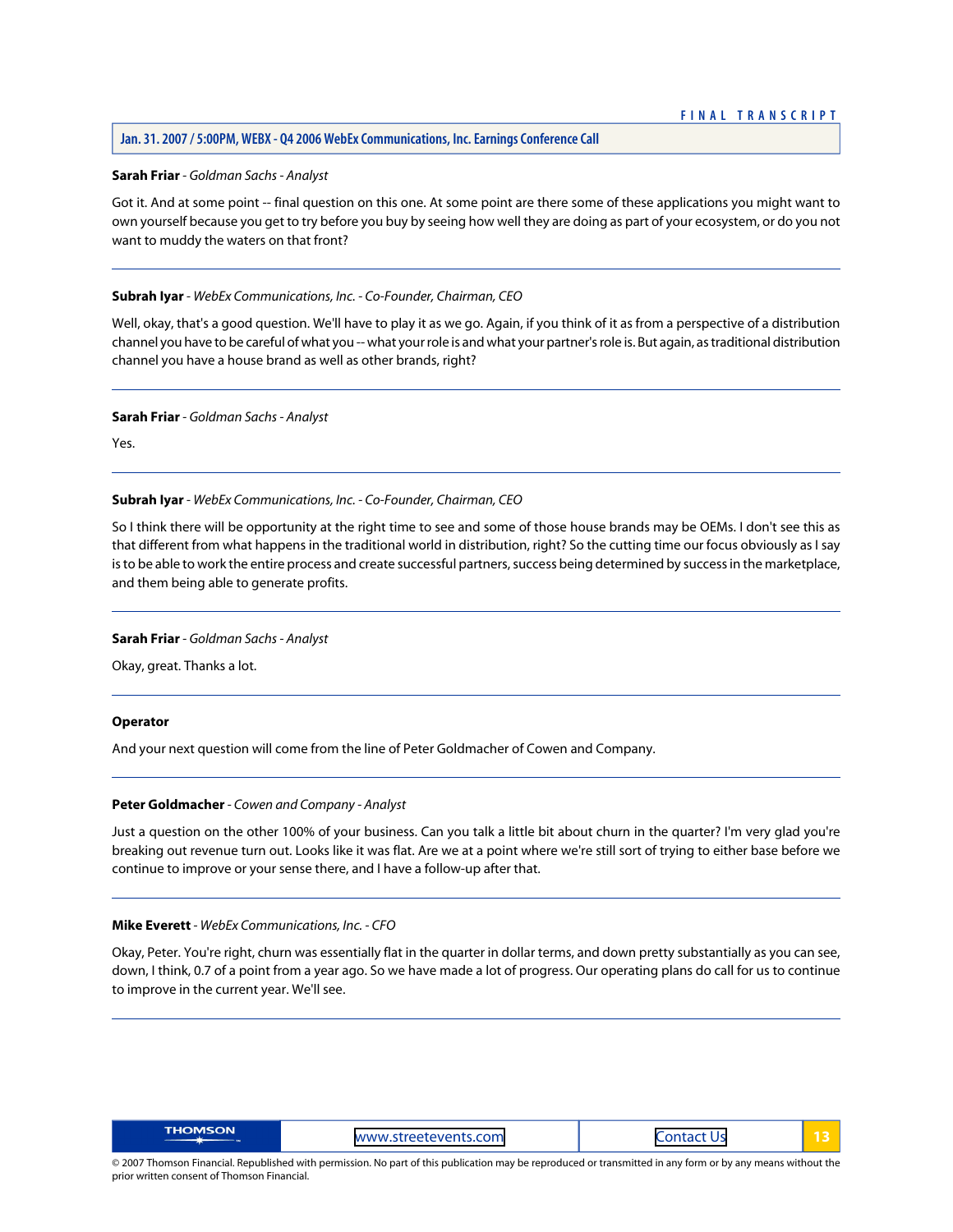#### **Jan. 31. 2007 / 5:00PM, WEBX - Q4 2006 WebEx Communications, Inc. Earnings Conference Call**

#### **Peter Goldmacher** *- Cowen and Company - Analyst*

Another quick question. I know you're investing heavily in sales and marketing and a lot of that is going offshore. Can you help us understand the impact on coverage and your ability to address a broader swath of the market? Is that part of the success in Europe? Can you help us understand that?

#### **Mike Everett** *- WebEx Communications, Inc. - CFO*

Let me see if I get this right. But in Europe we have built a sales -- a set of sales channels that very much mirror the ones we have in the U.S. So the heart and soul is our corporate business unit or mid market channel, ad then we have enterprise reps in the key countries as well as channel partners like Telefonica or British Telecom. So we have been bulking up all of those, and then are also building out similar similar capabilities in India and China as well, although we're somewhat earlier in the learning process there.

#### **Peter Goldmacher** *- Cowen and Company - Analyst*

But Mike, I thought part of the buildout in India and China was to be technical support for some of the domestic and European sales efforts. Is that -- am I mistaken?

#### **Subrah Iyar** *- WebEx Communications, Inc. - Co-Founder, Chairman, CEO*

Yes, Peter, this is Subrah. Yes, one of the unique characteristics of WebEx and in fact all successful on demand software companies is the -- what I call the web touch model, which is actually enabled by web collaboration. That means having a distributed sales organization complemented with local sales people and subject matter experts located in geographically different locations in places like India. We have successfully tested that model, it's going really well and we actually have growing actively in Europe, and to your point, that is something -- that is actually one of the, I would say formal areas of success and that's working really well.

#### <span id="page-14-0"></span>**Operator**

Your next question will come from the line of Tavis McCourt of Morgan Keegan.

#### **Tavis McCourt** *- Morgan Keegan - Analyst*

Great quarter. Mike, special congratulations on the DSOs. Most of my questions have been answered. I just had a couple of follow-ups on guidance for '07. You talked about a non-GAAP tax rate, Mike. You know what you would expect for GAAP tax rate for '07?

#### **Mike Everett** *- WebEx Communications, Inc. - CFO*

We don't really have as good information on that. We are looking at about 38% for non-GAAP and for the GAAP rate it depends a lot on which options get exercised, ones being granted more recently flow through the rate, the deduction flows through the rate, where as if it's earlier options that get exercised it doesn't, so it's a lit harder for us to predict.

| <b>THOMSON</b><br>$+$ cano<br>.<br>-------------<br><u>WWW.</u><br>TAATAVAI<br>OH.<br>_____<br>__ |  |
|---------------------------------------------------------------------------------------------------|--|
|---------------------------------------------------------------------------------------------------|--|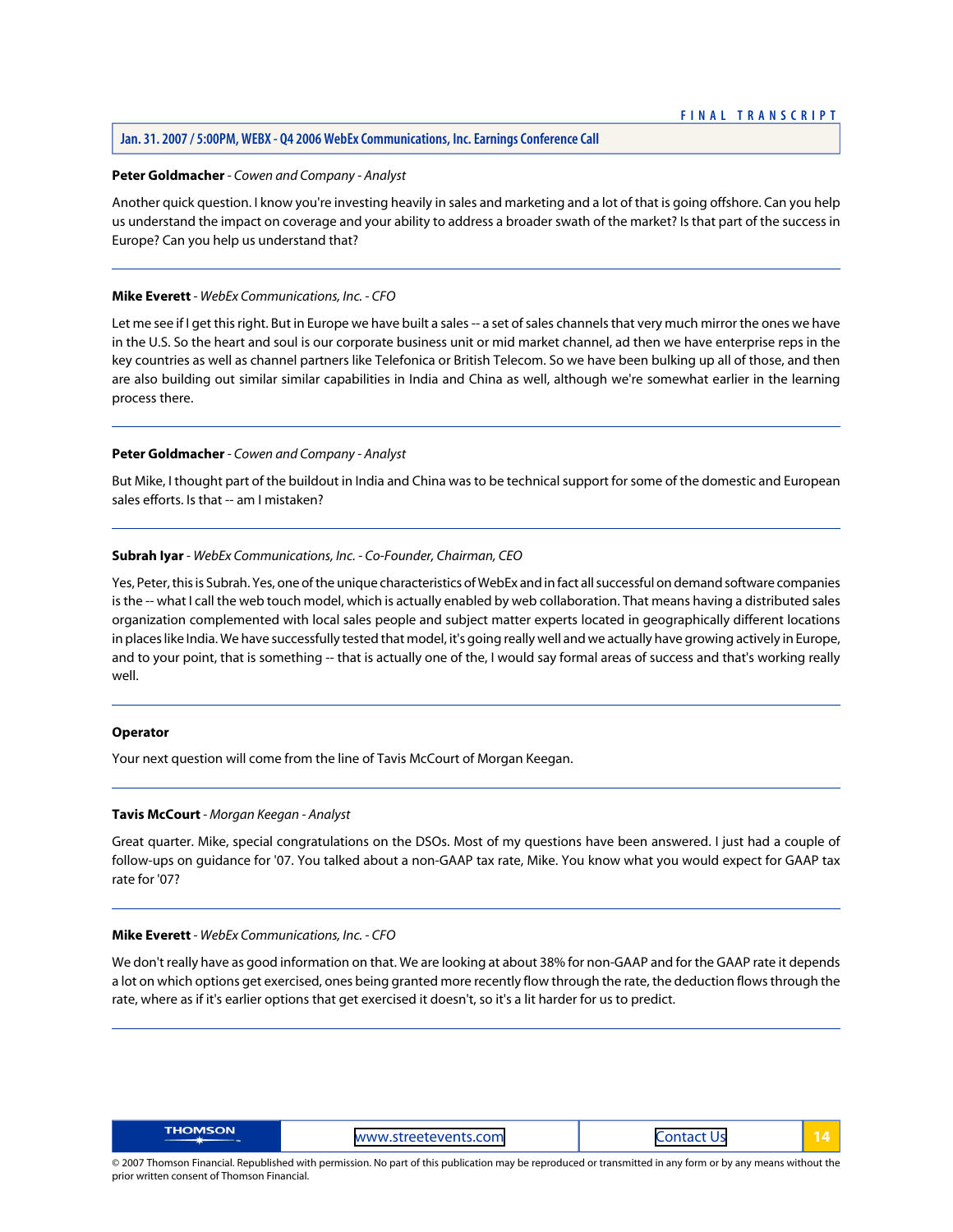#### **Tavis McCourt** *- Morgan Keegan - Analyst*

I understand. Then on the gross margin guidance, having been up for two consecutive quarters pretty meaningfully and you mentioned continuation into '07. Was that continuation from the percentage you saw in Q4 or kind of the overall percentage from '06?

#### **Mike Everett** *- WebEx Communications, Inc. - CFO*

I think I was intentionally mushy there. But I think it would be fair to say that really we think we can say that we don't know if we'll repeat what we did this quarter but we can stay in the range we've been the last couple of quarters of '06.

#### **Operator**

<span id="page-15-0"></span>As a reminder, ladies and gentlemen, please limit yourself to one question. And your next question will come from the line of Nate Swanson of ThinkEquity. Please proceed.

#### **Nate Swanson** *- ThinkEquity - Analyst*

Hi. Thanks for taking my question. Couple questions around the Connect product. First, in terms of the metrics that you said you would provide in Q1 should we think about you breaking out revenue separately or would those be more around customer wins and partners and maybe users?

#### **Mike Everett** *- WebEx Communications, Inc. - CFO*

Well, we haven't really formalized what we're going to do, Nate, but it will be some combination of visibility on the partner community and visibility on our customers and whether we do that in terms of customer count or dollars we haven't fully debated through internally yet.

#### <span id="page-15-1"></span>**Operator**

And your next question will come from the line of Brent Thill of Citigroup.

#### **Brent Thill** *- Citigroup - Analyst*

Can you just talk through what steps need to be implemented still to ease the migration for your partners to join in the Connect platform and make a more seamless process, whether it's the training or new tools? What are the milestones that you are looking for in the first half of this year to ease that step?

#### **Gary Griffiths** *- WebEx Communications, Inc. - VP, Products*

Brent, this is Gary. The real work in Connect given that it's a development platform is in the APIs and the software development kits that our team is working on now and expects to have the first release out to the public later this quarter. That's really where the bulk of the R&D effort comes down, making it simple for third parties to get on the platform.

| <b>THOMSON</b><br>ts.com<br><b><i>MANAI</i></b><br>$\mathbf{H}$<br>700<br>_ _ _ _ _ _<br>__ |  |
|---------------------------------------------------------------------------------------------|--|
|---------------------------------------------------------------------------------------------|--|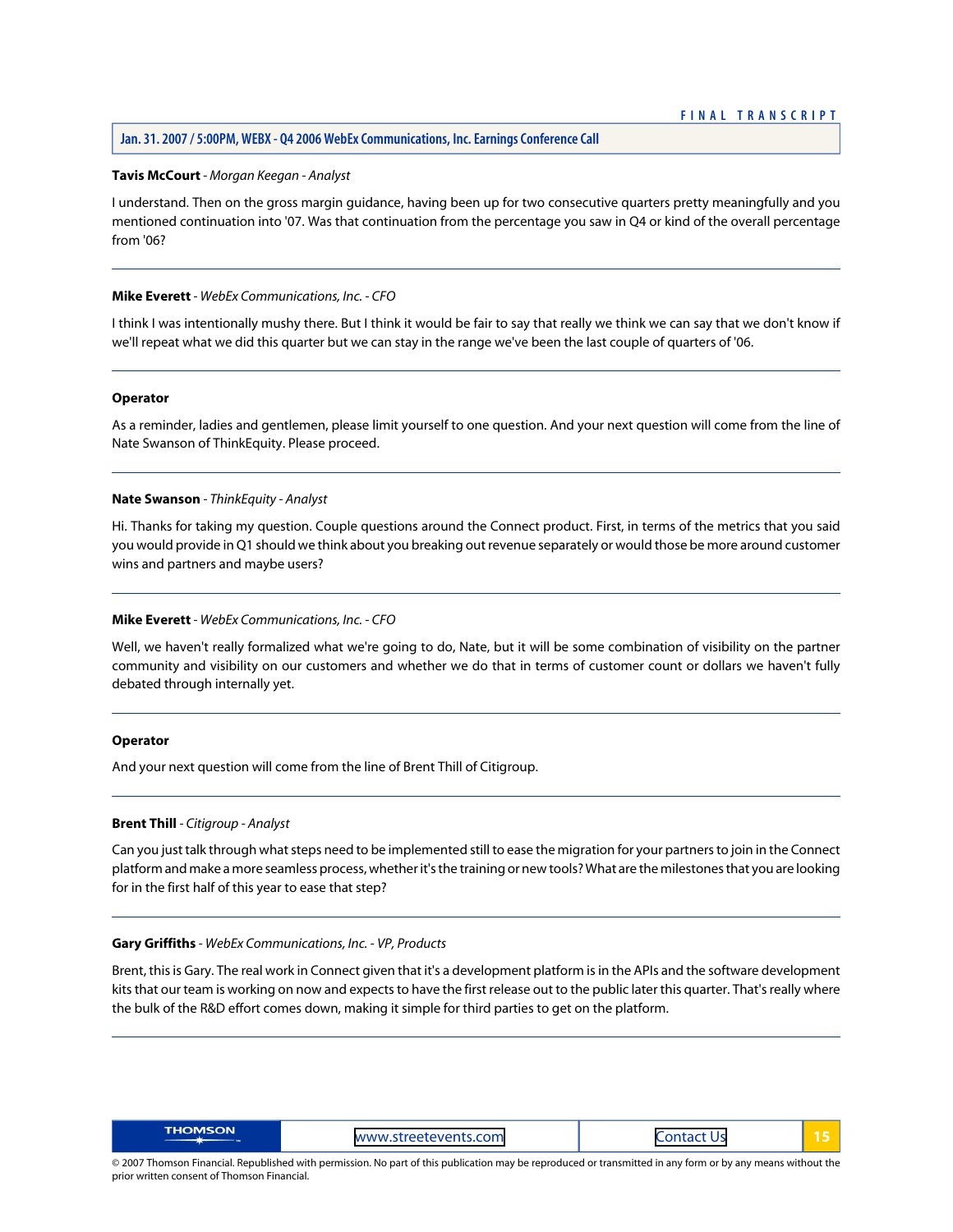#### **Subrah Iyar** *- WebEx Communications, Inc. - Co-Founder, Chairman, CEO*

Simultaneously, as we said, with the early partners we are working closely and working on taking them to market through our sales force. As I talked about the tests we had, and so there's a whole operational element of bringing them more on board on our platform and then more importantly bringing them to the market and being able to create demand and fulfill that demand in a cost-effective manner where there's money going on for partners and ourselves.

#### **Operator**

<span id="page-16-0"></span>And your next question will come from the line of Bill Benton of William Blair. Please proceed.

#### **Bill Benton** *- William Blair - Analyst*

Good afternoon, guys. Congratulations. Just -- I might be watching the wrong channels here, but I have been seeing a lot of advertising on go to meeting, and I'm just curious if you guys could talk to any sort of impact that you guys are seeing as a result of that, and is it impacted kind of your thoughts on where you're going to put your spending going forward?

#### **Gary Griffiths** *- WebEx Communications, Inc. - VP, Products*

Bill this is Gary. Let me take that one. As I mentioned earlier we continued to strengthen our competitive position. We have been for the past few years. Citrix is filling that low-end niche that's been around for a long time. When it was Raindance, there was Latitude, there was Centra. But specific to your point, it's actually kind of nice to have a company like Citrix to consolidate that low end and frankly, put some marking dollars into the space that's really raising the level of awareness in this whole category. So we don't -- we don't see Citrix as a significant threat to our business. They are in the horizontal basic meeting services, and as we have been saying, our business is all about web collaborative services. But we do see the benefit of their marketing.

#### <span id="page-16-1"></span>**Operator**

And your next question will come from the line of Ari Moses of Kaufman Brothers.

#### **Ari Moses** *- Kaufman Brothers - Analyst*

Good afternoon. Just continuing that competitive question, on the Connect side of the business as you grow this ecosystem has the question of exclusivity come up as far as when you add an ISV into your ecosystem are they exclusive to WebEx for delivering their on demand solutions? Are they web enabling perhaps with another party and then joining into the Connect platform as well? Being distributed through multiple platforms? How does that relationship evolve and do you have a preference of what the relationship is?

#### **Subrah Iyar** *- WebEx Communications, Inc. - Co-Founder, Chairman, CEO*

Well, the question of exclusive comes out but that's not our philosophy. I think it's an open platform, as the web has proven over time. I think it is a natural way for companies to collaborate with each other and the best of breed solution emerge on a web 2.0 kind of model. So our philosophy in that is we will be the best web collaboration service provider. The best and we believe that the killer app in that collaboration is real-time meetings and we have a formidable competitive advantage with respect to that. Then around that we are building complementary services, some ourselves and some from third parties, and in a sense, if you really get into it, we don't find companies saying that they want to do A or B. Most of the small companies are

| <b>THOMSON</b> | www.streetevents.com | onta<br>I۱<br>L A C<br>__ |  |
|----------------|----------------------|---------------------------|--|
|----------------|----------------------|---------------------------|--|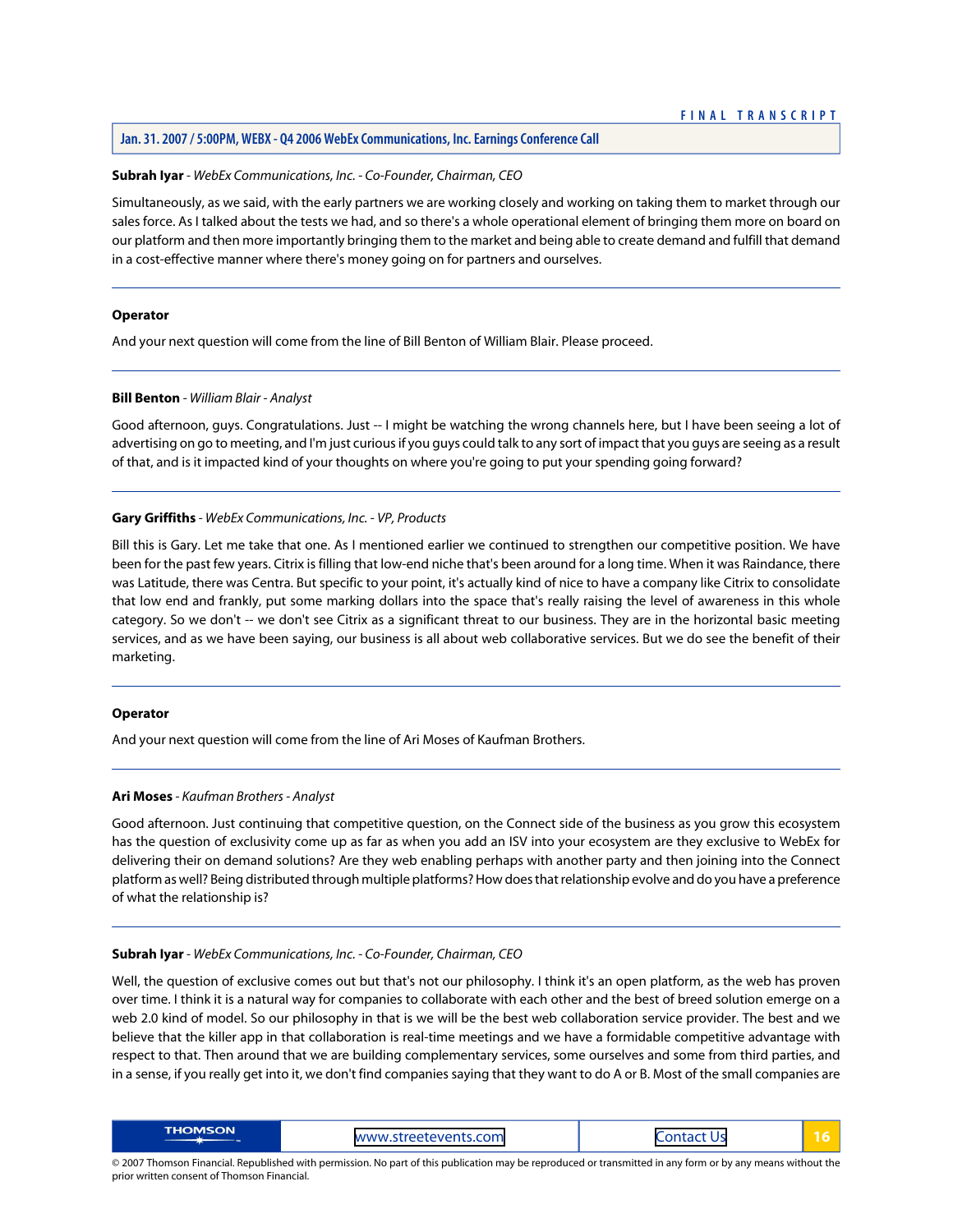#### **Jan. 31. 2007 / 5:00PM, WEBX - Q4 2006 WebEx Communications, Inc. Earnings Conference Call**

looking for a channel, and a cost effective channel, and, of course, many of our partners are already on [Inaudible] for example, but they see it as complementary. It's another way to get to market.

Just like, for some solutions sort of added on to the way sales force comment, the focus around sales force automation we are about web collaboration. And as a result, people look for multiple avenues, and we are very fine with that. We think it actually helps the market.

# **Operator**

<span id="page-17-0"></span>And your next question will come from the line of Brad Whitt of RBC Capital Markets.

# **Brad Whitt** *- RBC Capital Markets - Analyst*

Thanks for taking my question. Can you -- I've got a Quick clarification for Gary, then a question. Gary, did you say that Ingram Micro now has purchased 10,000 seats of AIM Business Pro? Did I hear you correctly on that?

#### **Gary Griffiths** *- WebEx Communications, Inc. - VP, Products*

You did hear me correctly, Brad, yes, sir.

#### **Brad Whitt** *- RBC Capital Markets - Analyst*

Is that your largest deal to date on that?

#### **Gary Griffiths** *- WebEx Communications, Inc. - VP, Products*

I didn't say that.

# **Brad Whitt** *- RBC Capital Markets - Analyst*

You guys seem to be pretty bullish on international. Seems to be growing much faster than the overall business which is good. Do you think that's sustainable into '07, and can you give us a little color as far as where you're strong now and what areas you may be expanding into as we move throughout the year?

# **Gary Griffiths** *- WebEx Communications, Inc. - VP, Products*

Sure, I'll take that Brad. We do think that it can sustain and even accelerate into '07. We have spent a lot of time building up marketing programs and putting leadership in place in Europe, and so we still -- we still can see a lot of benefit from that going forward, and we have a very, very good team in India that we acquired with a small acquisition a couple years ago, and again, are bringing them into our web touch sales model as we see the ability to grow quite rapidly there as well.

#### **Operator**

And your next question will come from the line of Steve Koenig of Jefferies.

| <b>THOMSON</b> | www.streetevents.com<br>____ | ______<br>------<br>U.<br>__<br>_ _ _ _ _ |  |
|----------------|------------------------------|-------------------------------------------|--|
|----------------|------------------------------|-------------------------------------------|--|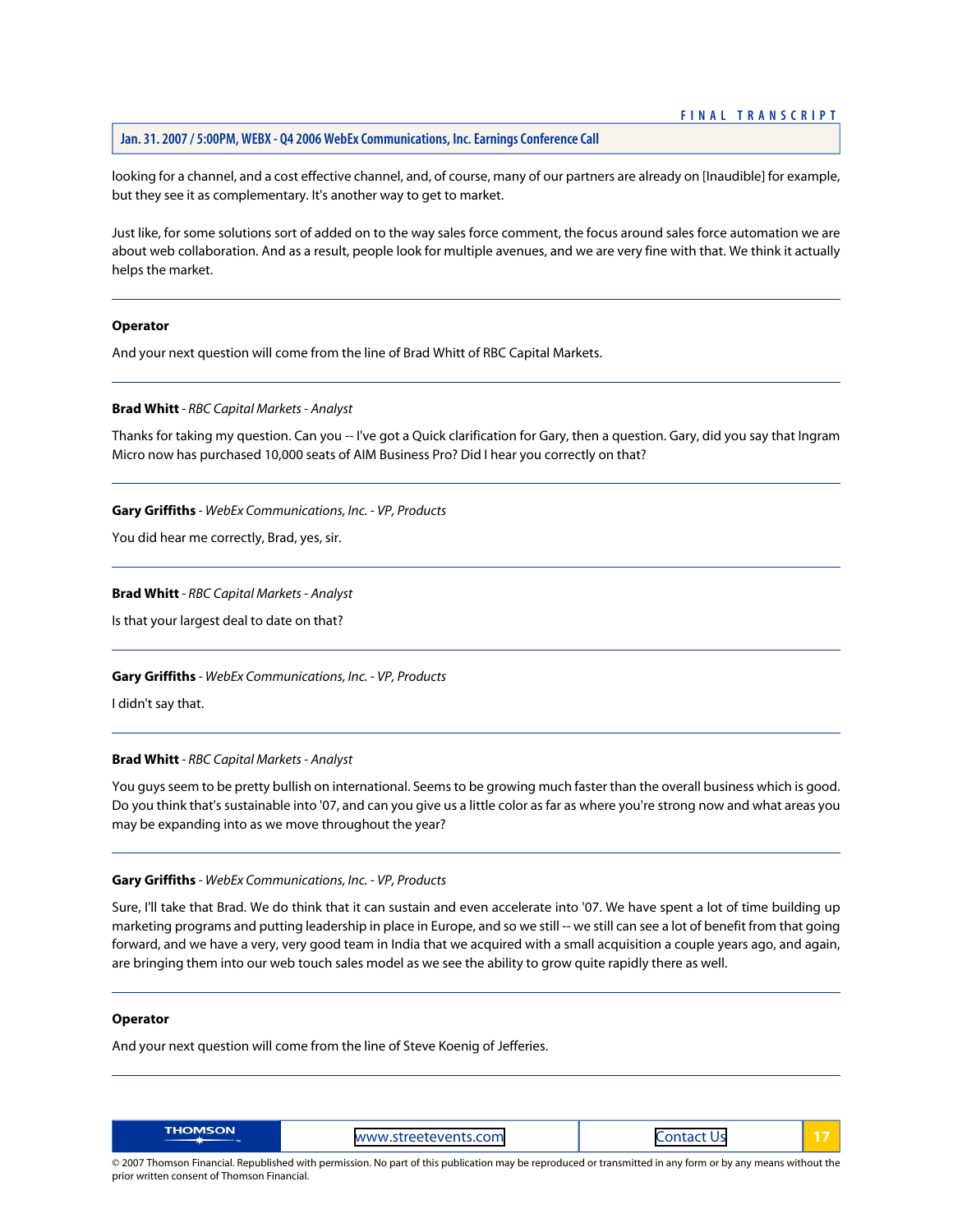#### <span id="page-18-0"></span>**Steve Koenig** *- Jefferies - Analyst*

Thanks for taking my question. Quick question about Connect. Just interested in getting any color on any progress in getting team work space out. Is it being deployed with AIM Pro yet? Are you deploying it with Business Edition? Is Ingram Micro using it/ And then just a follow-up on Connect related to that.

#### **Gary Griffiths** *- WebEx Communications, Inc. - VP, Products*

Steve, this is Gary. We're, as we said, we're in the early stages of this and really it will be later this quarter when we see Connect with the full team work space capabilities and the degree of data sharing that we can expect. As Subrah mentioned, this was a great chance for us to test all the processes to see everything from the development process right through bringing it to the market, selling it, the billing, the revenue sharing, and you will see as we go through the successive quarters continued progress in the sophistication of that interface and the operations behind it.

#### **Operator**

<span id="page-18-1"></span>Your next question will come from the line of Sri Anantha from CIBC World Markets. Please proceed.

#### **Sri Anantha** *- CIBC World Markets - Analyst*

Thanks for taking my question. Just two questions. One, Subrah, as you lay out your strategy for 2007 and going forward, do you think at some point for WebEx a strategic relationship, either with an infrastructure vendor or some other IT services integrator makes sense, especially we are seeing some announcements from salesforce.com and Citrix. And the second one, Mike, CapEx was unusually low this quarter. Was there anything, a one-time issue, or if you could give any color on that? Thank you.

# **Subrah Iyar** *- WebEx Communications, Inc. - Co-Founder, Chairman, CEO*

Yes. As we get to that, to answer your first question, if you mean system integrators, like Deloitte, et cetera that you are talking about, as we get broader into the business process arena, yes, there will be opportunities. Where as we have been much more turnkey collaborative solution in the past there's not been that much opportunity, you would say. But, yes, there would be an opportunity for us to build those kinds of relationships as we roll out Connect and some of the more heavy-duty business process work flow kinds of solutions and traditionally salesforce has been more in that area. So we should see that.

# **Mike Everett** *- WebEx Communications, Inc. - CFO*

In terms of CapEx, you're right, it was just a couple million dollars this quarter, and we're projecting it to average about 5 million a quarter next year, although it will bounce around a little bit. We -- if you look at our CapEx during 2006, actually the last couple of years, it's pretty spiky quarter to quarter, so there's nothing special going on there. We made investments in the second and third quarter, and didn't need to add as much capacity in the fourth quarter.

#### **Operator**

And your next question will come from the line of Philip Rueppel of Wachovia Securities.

| <b>THOMSON</b> | www.streetevents.com | ни |  |
|----------------|----------------------|----|--|
|----------------|----------------------|----|--|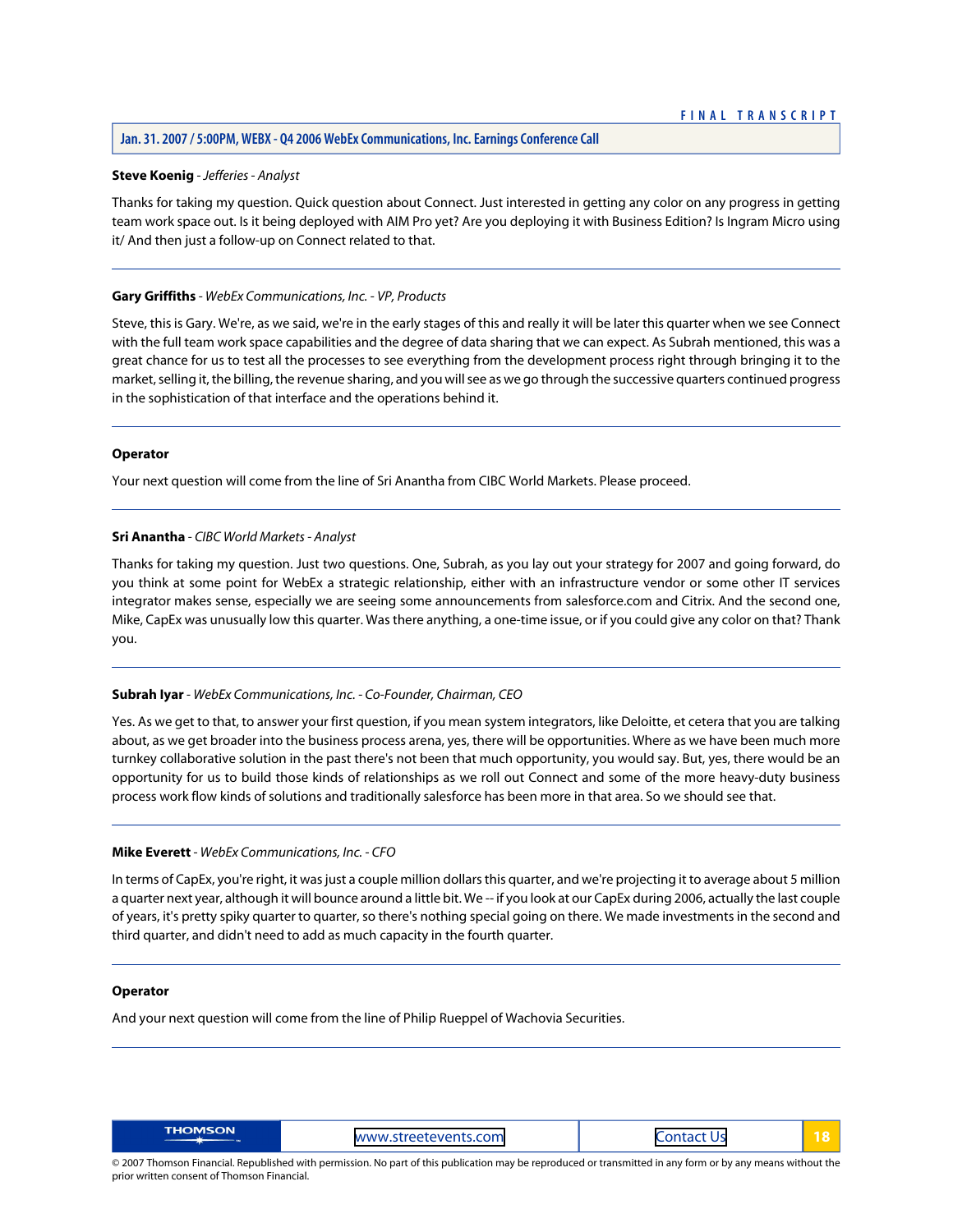#### **Jan. 31. 2007 / 5:00PM, WEBX - Q4 2006 WebEx Communications, Inc. Earnings Conference Call**

#### <span id="page-19-0"></span>**Philip Rueppel** *- Wachovia Securities - Analyst*

Good afternoon. Quick question on sort of AIM Pro or the client side of Connect. I think at the analyst meeting AOL talked about pushing that out to its business users in waves. Has that occurred, and is the million registered users sort of a result of that, or do you see that number going up significantly over the course of the next quarter or so, and if not, or if so, do you expect users -- or Connect users to come and actually have to go and download the client?

#### **Gary Griffiths** *- WebEx Communications, Inc. - VP, Products*

Philip, we have seen pretty steady adoption of the AIM Pro client, so I wouldn't attribute it to any single event. As we continue to roll out WebEx Connect through this year we will be taking actions on our own to make sure that there is sufficient penetration of the AIM Pro client.

# **Subrah Iyar** *- WebEx Communications, Inc. - Co-Founder, Chairman, CEO*

What we have heard is from the AOL side there will be rolling thunder, so to speak, as we keep enhancing and adding, but we do see our own activities of supporting that. One will feed off the other.

#### **Operator**

<span id="page-19-1"></span>And your next question will come from the line of Rod Ratliff of Stanford Group.

#### **Rod Ratliff** *- Stanford Group - Analyst*

Congratulations again, guys. Very nice quarter. Mike, a couple of modeling questions. Everything else I had has pretty much been asked and answered. But can you give us an idea about where stock compensation is going to go next year? Looked like it dropped off a cliff in the fourth quarter compared to where it had been in previous quarters this year.

#### **Mike Everett** *- WebEx Communications, Inc. - CFO*

It is gradually coming down some, Rod, as we manage our equity comp programs that way. It was about 24 or 5 million this year for the year as a whole, and we're projecting in 2007 for it to be about 20 million. And that should reconcile out to the GAAP to EPS guidance.

#### <span id="page-19-2"></span>**Operator**

And ladies and gentlemen, our last question will come from the line of Scott McCabe of Lehman Brothers. Please proceed.

#### **Scott McCabe** *- Lehman Brothers - Analyst*

Hey, guys. Most of my questions have also been answered, but just hoping that you could give us more color on gross margins, how we could think about it? Any comments along the mix to help us understand how it might be sustainable going forward? Seems like they're increasing steady going forward.

| <b>THOMSON</b><br>ts.com<br><b>MANA/M</b><br>$\overline{\mathbf{u}}$<br>.<br>_ _ _ _ _ _ | __ |
|------------------------------------------------------------------------------------------|----|
|------------------------------------------------------------------------------------------|----|